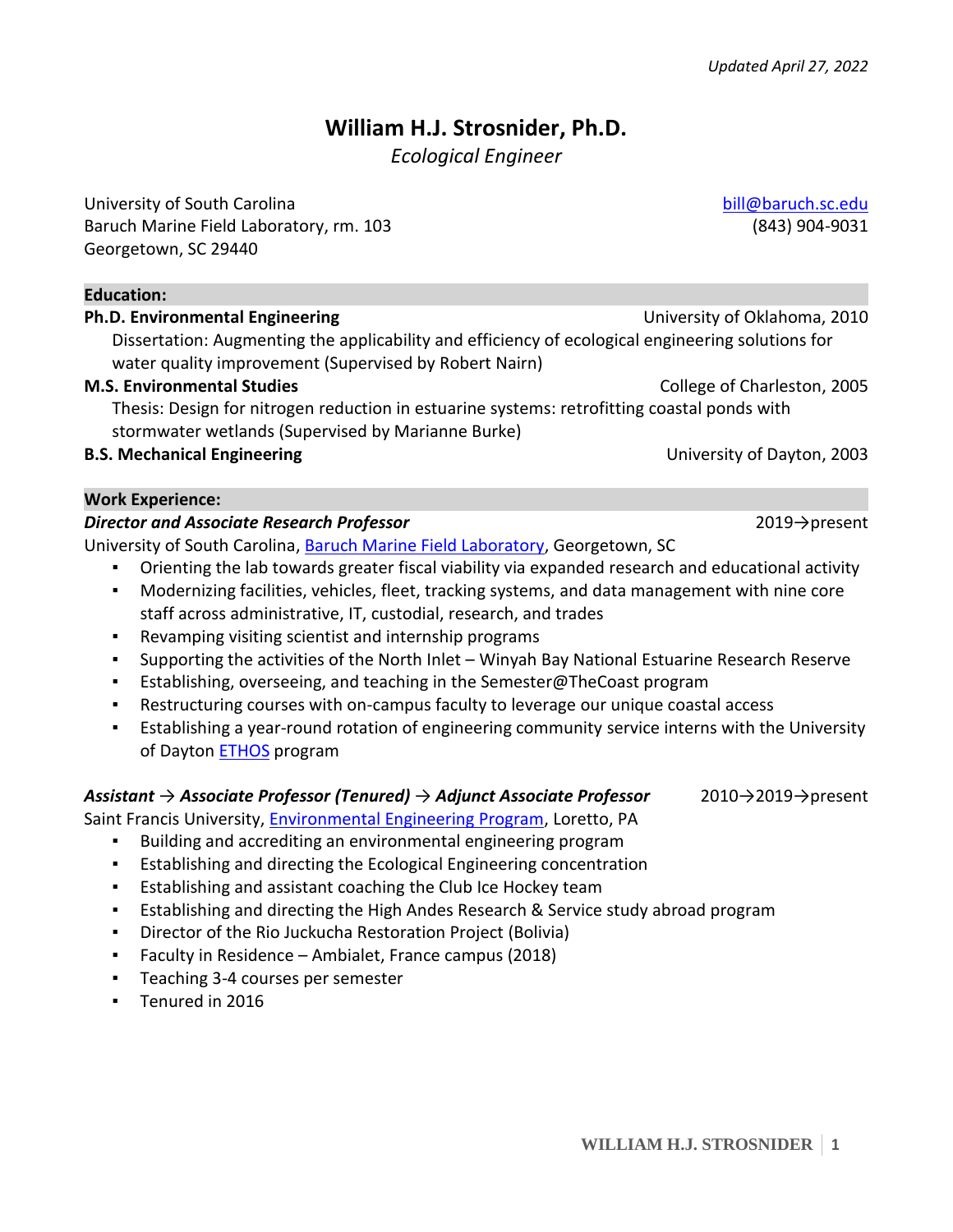# Saint Francis University, [Center for Watershed Research and Service,](https://www.francis.edu/Center-for-Watershed-Research-and-Service/) Loretto, PA ▪ Providing technical assistance to watershed associations, nonprofit groups, and governmental agencies in Pennsylvania and Andean Latin America ▪ Postdoctoral supervisor ▪ Grant writing and administration ▪ Fee-for-service project management ▪ Water quality extension project management *Visiting Scientist → Adjunct Associate Professor* 2016→present Clemson University[, Baruch Institute of Coastal Ecology and Forest Science,](https://www.clemson.edu/public/baruch/) Georgetown, SC Specialty crop nursery wastewater reuse research ▪ Floating treatment wetland research *U.S. Dept. of Ed. GAANN Fellow → Graduate Research Associate* 2005-2010 University of Oklahoma, [Center for Restoration of Ecosystems and](http://www.ou.edu/coe/centers/crew) Watersheds, Norman, OK Researching methods to increase passive water and wastewater treatment efficiency ▪ Characterizing the impact of centuries of mining contamination across highland Bolivia ▪ Contamination characterization and solution implementation at the Tar Creek Superfund site ▪ Establishing the Project for the Restoration of Rio Juckucha ▪ Advising field engineer for Engineers Without Borders in Guatemala and Bolivia *Research Assistant* 2003-2005 U.S.D.A. Forest Service, Charleston, SC ▪ Designing and hydrogeochemically modeling a coastal stormwater wetland *Teaching Assistant* 2003-2005 College of Charleston, Physics Department, Charleston, SC **•** Teaching two physics labs per semester *Scholars Bowl Coach* 2004-2005 Charleston Upward Bound, Charleston, SC ▪ Preparing teams of disadvantaged youths for statewide competition *Tutor* 2003-2004 College of Charleston Center for Student Learning, Charleston, SC **•** Certified College Reading and Learning Association tutor for science and math **Volunteer Engineering Intern** Summer 2003

*Founder and Center Director*2012-2019

Sistemática, La Paz, Bolivia

▪ Troubleshooting for artisanal biomass-fueled sugar-refining system underperformance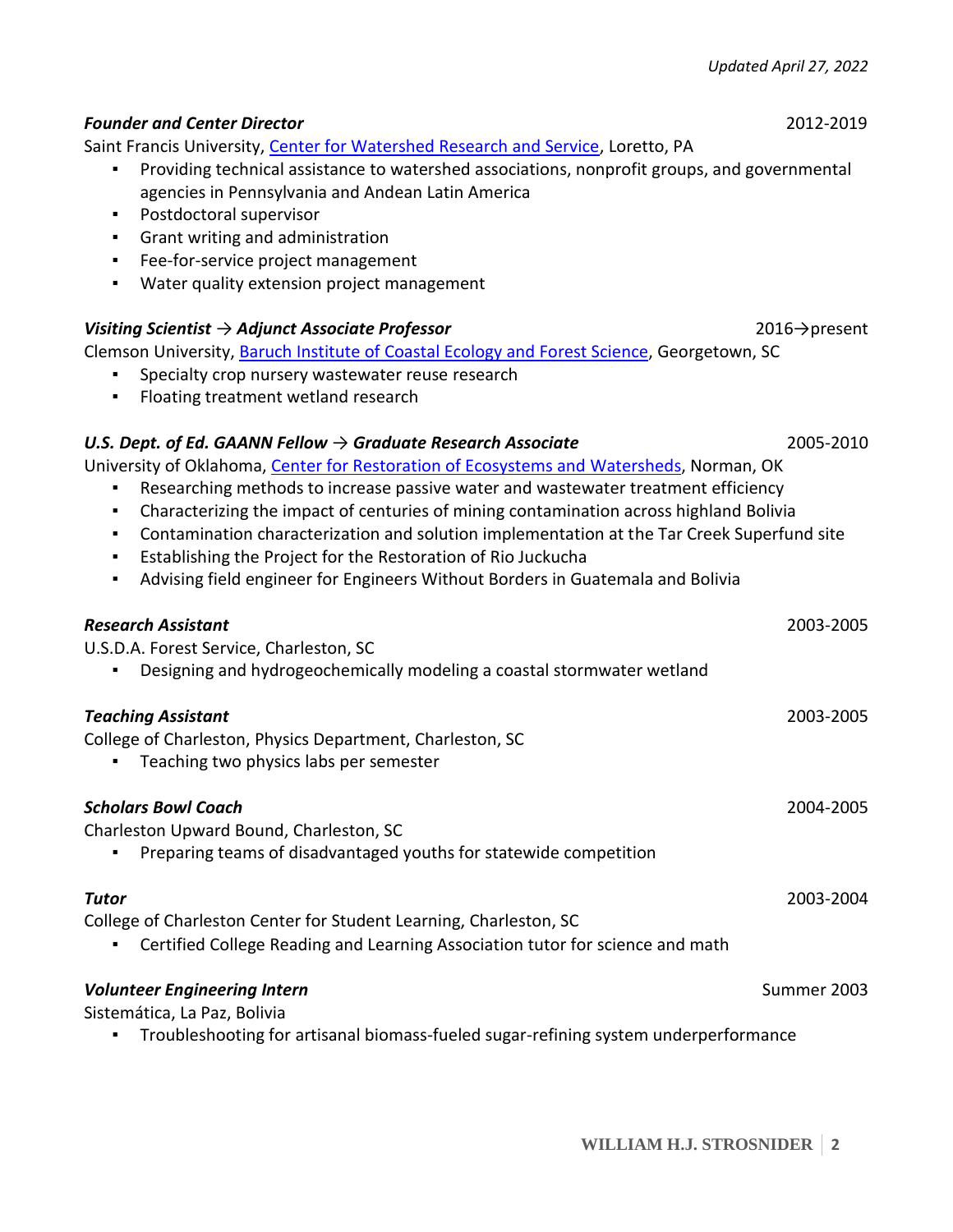| <b>Volunteer Engineering Intern</b><br>Proleña, Managua, Nicaragua and La Paz, Bolivia<br>Designed, built and tested new models of fuel-efficient woodburning cookstoves<br>Surveyed indigenous peoples' cooking needs and related health issues               | 2002, 2003  |
|----------------------------------------------------------------------------------------------------------------------------------------------------------------------------------------------------------------------------------------------------------------|-------------|
| <b>Volunteer Engineering Intern</b><br>Grupo Fenix, Managua, Nicaragua<br>Designing, building and testing new models of solar ovens and water heaters<br>٠<br>Researching cooking needs of women across western Nicaragua                                      | Summer 2002 |
| <b>Engineering Co-Op</b><br>Southwestern Ohio Council of Higher Education, Wright-Patterson Air Force Base, OH<br>Corrosion investigations for EPA particulate emission reduction testing<br>Aiding forensic failure analysis of airplane crash specimens<br>٠ | 2001-2002   |
| <b>Engineering Co-Op</b><br>TesTech, Inc., Centerville, OH<br>Phase I, phase II, and wetland impact reports<br>Construction inspection and concrete / soils testing                                                                                            | 2000        |
| Tutor / Program Coordinator / Teacher's Aide<br>Woodland Hills School District / Pittsburgh Catholic Diocese, Pittsburgh, PA                                                                                                                                   | 1995-1999   |

Aiding disadvantaged students with all subjects K-12

# **Journal Articles (\*graduate student, undergraduate student, <sup>+</sup>postdoctoral author):**

- 37. Sun J, R Zhang, **WHJ Strosnider**, H Ye, P Wu **(***In Review***)** Geochemistry and stable isotopic composition of mine water at varying sulfurous coalfields. *Catena*.
- 36. Spellman Jr. CD\*, PM Smyntek<sup>+</sup>, CA Cravotta III, TL Tasker<sup>+</sup>, WHJ Strosnider (2022) Pollutant coattenuation via in-stream interactions between mine drainage and municipal wastewater. *Water Research* 214:118173. <https://doi.org/10.1016/j.watres.2022.118173>
- 35. Smyntek PM, N Lamagna, CA Cravotta III, **WHJ Strosnider (2022)** Mine drainage precipitates attenuate and conceal phosphate pollution in stream water. *Science of the Total Environment* 815:152672[. https://doi.org/10.1016/j.scitotenv.2021.152672](https://doi.org/10.1016/j.scitotenv.2021.152672)
- 34. Hitchcock DR, NL Bell\*, **WHJ Strosnider**, MC Smith **(2022)** Spatiotemporal water quality variability in a highly loaded surface flow wastewater treatment wetland. *Journal of Environmental Quality* 51:101-111.<https://doi.org/10.1002/jeq2.20309>
- 33. White SA, **WHJ Strosnider**, MEM Chase\*, MA Schlautman **(2021)** Removal and reuse of phosphorus from plant nursery runoff with reclaimed iron oxides. *Ecological Engineering* 160:106153. <https://doi.org/10.1016/j.ecoleng.2021.106153>
- 32. Sun J, Y Takahashi, **WHJ Strosnider**, T Kogure, B Wang, P Wu, L Zhu, Z Dong **(2021)** Identification and quantification of contributions to karst groundwater using a triple stable isotope labeling and mass balance model. *Chemosphere* 263:127946. <https://doi.org/10.1016/j.chemosphere.2020.127946>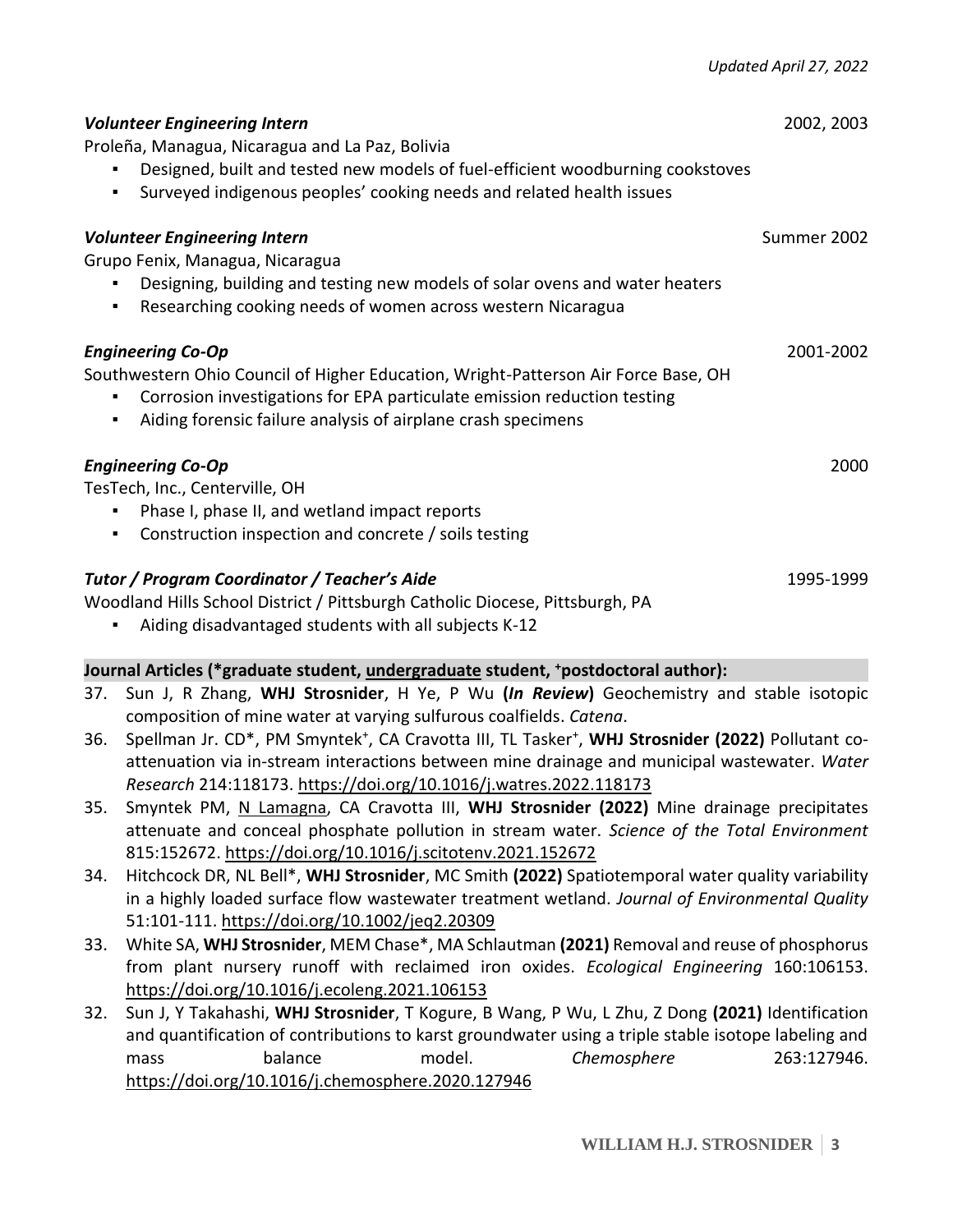- 31. Spellman C\*, T Tasker<sup>+</sup> , JE Goodwill, **WHJ Strosnider (2020)** Potential implications of mine drainage and wastewater co-treatment on solids handling: a review. *Journal of Environmental Engineering* 146(11):0310010. [https://doi.org/10.1061/\(ASCE\)EE.1943-7870.0001814](https://doi.org/10.1061/(ASCE)EE.1943-7870.0001814)
- 30. Spellman C\*, T Tasker<sup>+</sup>, WHJ Strosnider, J Goodwill (2020) Abatement of circumneutral mine drainage by co-treatment with secondary municipal wastewater. *Journal of Environmental Management* 271: 110982. <https://doi.org/10.1016/j.jenvman.2020.110982>
- 29. Sun J, **WHJ Strosnider**, RW Nairn, JA LaBar **(2020)** Water quality impacts of in-stream mine tailings on a headwaters tributary of the Rio Pilcomayo, Potosí, Bolivia. *Applied Geochemistry* 113:104464. <https://doi.org/10.1016/j.apgeochem.2019.104464>
- 28. Strosnider WHJ, J Hugo, NL Shepherd\*, BK Holzbauer-Schweitzer\*, C Wolkersdorfer, RW Nairn. **(2020)** A snapshot of coal mine drainage discharge limits for conductivity, sulfate, and manganese across the developed world. *Mine Water and the Environment* 39: 165-172. <https://doi.org/10.1007/s10230-020-00669-8>
- 27. Goodwill JE, JA LaBar<sup>+</sup>, D Slovikosky, WHJ Strosnider (2019) Preliminary assessment of ferrate treatment of metals in acid mine drainage. *Journal of Environmental Quality* 48(5): 1549-1556. <https://doi.org/10.2134/jeq2019.02.0079>
- 26. Sun J, T Kogure, **WHJ Strosnider**, P Wu, X Cao **(2019)** Tracing and quantifying contributions of end members to karst water at a coalfield in southwest China. *Chemosphere* 234: 777-788. <http://dx.doi.org/10.1016/j.chemosphere.2019.06.066>
- 25. Smyntek P<sup>+</sup>, JA Chastel, RAM Peer, E Anthony, J McCloskey, E Bach, RC Wagner, JZ Bandstra, WHJ **Strosnider (2018)** Assessment of sulfate and iron reduction rates during start-up for passive anaerobic co-treatment of acid mine drainage and sewage. *Geochemistry: Exploration, Environment, Analysis* 18(1): 76-84. <https://doi.org/10.1144/geochem2017-001>
- 24. **Strosnider WHJ**, SE Schultz, KA Johnson Strosnider\*, RW Nairn **(2017)** Effects on the underlying water column by extensive floating treatment wetlands. *Journal of Environmental Quality* 46: 201- 209. <https://doi.org/10.2134/jeq2016.07.0257>
- 23. Sun J\*, T Kobayashi, **WHJ Strosnider,** P Wu **(2017)** Stable sulfur and oxygen isotopes as geochemical tracers of sulfate in karst waters. *Journal of Hydrology* 551: 245-252. <https://doi.org/10.1016/j.jhydrol.2017.06.006>
- 22. Garrido AE\*, **WHJ Strosnider**, R Taylor Wilson, J Condori, RW Nairn **(2017)** Metal-contaminated potato crops and potential human health risk in Bolivian mining highlands. *Environmental Geochemistry and Health* 39(3): 681-700. <https://doi.org/10.1007/s10653-017-9943-4>
- 21. Smyntek PM<sup>+</sup> , RC Wagner, L Krometis, S Carvajal, T Wynn-Thompson, **WHJ Strosnider (2017)** Passive biological treatment of mine discharges to reduce conductivity: potential designs, challenges, and research needs. *Journal of Environmental Quality* 46: 1-9. <https://doi.org/10.2134/jeq2016.06.0216>
- 20. **Strosnider WHJ**, S Carvajal, F Llanos-López, RW Nairn, RAM Peer, BK Winfrey **(2015)** Análisis del cotratamiento pasivo de aguas residuales municipales y drenaje acido de minas en Cerro Rico de Potosí, Bolivia. *Avances en Ciencias e Ingeniería* 6(2): 23-37. <http://www.redalyc.org/articulo.oa?id=323639772003>
- 19. Farag S\*, R Das\*, **WHJ Strosnider**, R Taylor Wilson **(2015)** Possible health effects of living in proximity to mining sites near Potosí, Bolivia. *Journal of Occupational and Environmental Medicine* 57(5): 543-551. <http://dx.doi.org/10.1097/JOM.0000000000000401>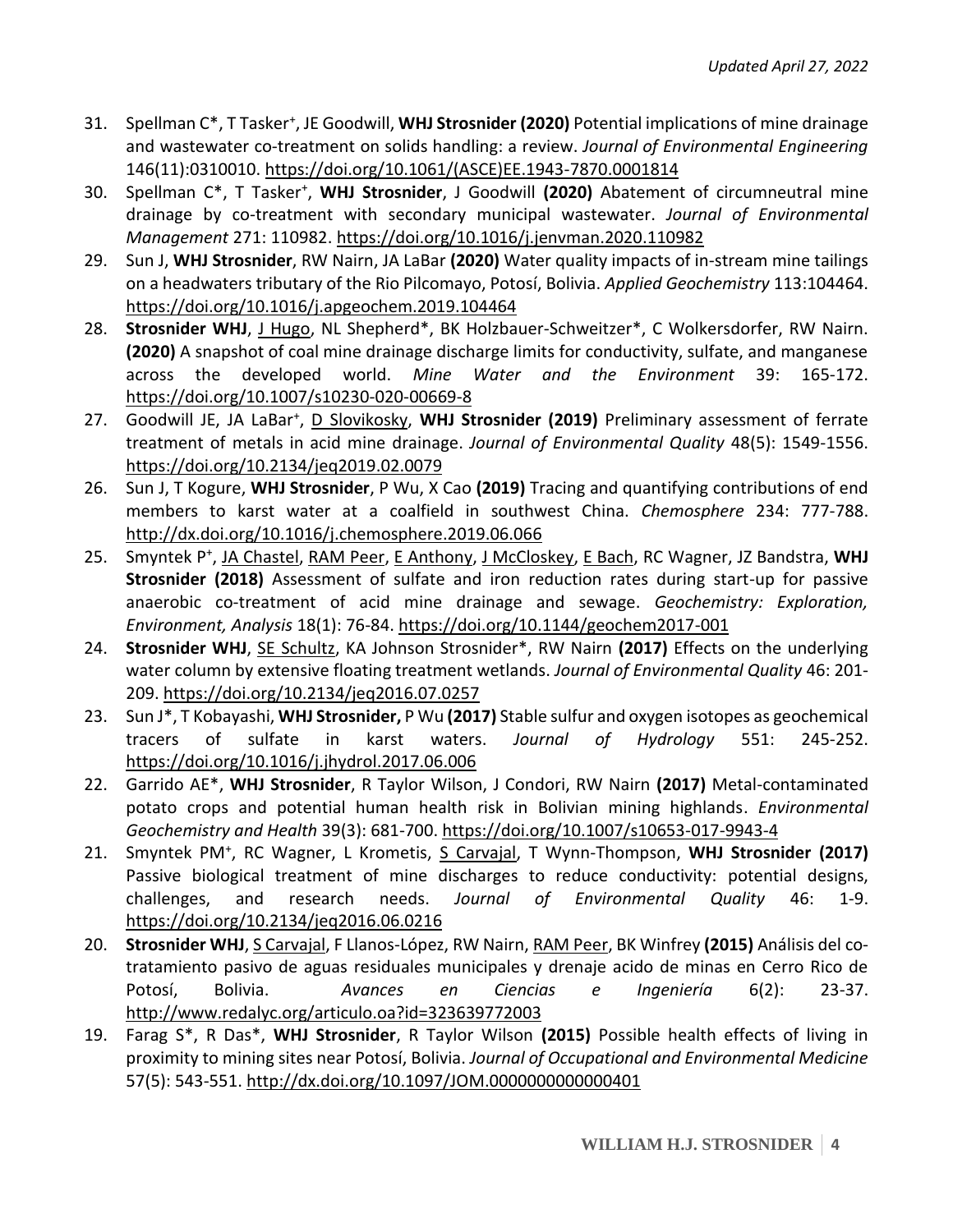- 18. Peer RAM, JA LaBar\*, BK Winfrey\*, RW Nairn, FS Llanos López, **WHJ Strosnider (2015)** Removal of less commonly addressed metals via passive co-treatment. *Journal of Environmental Quality* 44(2): 704-710. <https://doi.org/10.2134/jeq2014.08.0338>
- 17. Kruse NA, **WHJ Strosnider (2015)** Carbon dioxide dynamics and sequestration in mine water and waste: A review. *Mine Water and the Environment* 34: 3-9. [https://doi.org/10.1007/s10230-014-](https://doi.org/10.1007/s10230-014-0320-6) [0320-6](https://doi.org/10.1007/s10230-014-0320-6)
- 16. Winfrey BK\*, RW Nairn, DR Tilley, **WHJ Strosnider (2015)** Emergy and carbon footprint analysis of the construction of passive and active treatment systems for net alkaline mine drainage. *Mine Water and the Environment* 34: 31-41. <http://dx.doi.org/10.1007/s10230-014-0304-6>
- 15. **Strosnider WHJ**, FS Llanos López, CE Marcillo, RR Callapa, RW Nairn **(2014)** Contaminantes adicionales de drenaje acido de mina de Cerro Rico de Potosí impactan la cabecera del Rio Pilcomayo. *Avances en Ciencias e Ingeniería* 5(3): 1-17. <http://www.redalyc.org/articulo.oa?id=323632128001>
- 14. Faldetta KF\*, DA Reighard\*, KL Dickinson\*, CQ Wang\*, DR George, LR Benavides, **WHJ Strosnider (2014)** Assessing domestic water quality in Belén municipality, Iquitos, Peru. *Journal of Water, Sanitation and Hygiene for Development*. 4(3):391-399. <http://dx.doi.org/10.2166/washdev.2014.051>
- 13. Santamaria B\*, **WHJ Strosnider**, MR Apaza Q, RW Nairn **(2014)** Evaluating locally available organic substrates for vertical flow passive treatment cells at Cerro Rico de Potosí, Bolivia. *Environmental Earth Sciences* 72:731-741. <http://dx.doi.org/10.1007/s12665-013-2997-4>
- 12. Sun J\*, C Tang\*, P Wu, **WHJ Strosnider (2014)** Hydrogen and oxygen isotopic composition of karst waters with and without acid mine drainage: Impacts at a SW China coalfield. *Science of the Total Environment* 487: 123-129. <http://dx.doi.org/10.1016/j.scitotenv.2014.04.008>
- 11. **Strosnider WHJ**, FS Llanos López, JA LaBar\*, KJ Palmer, RW Nairn **(2014)** Unabated acid mine drainage from Cerro Rico de Potosí, Bolivia: uncommon constituents of concern impact the Rio Pilcomayo headwaters. *Environmental Earth Sciences* 71: 3223-3234. <http://dx.doi.org/10.1007/s12665-013-2734-z>
- 10. Sun J\*, C Tang, P Wu, **WHJ Strosnider**, Z Han **(2013)** Hydrogeochemical characteristics of streams with and without acid mine drainage impacts: A paired catchment study in karst geology, SW China. *Journal of Hydrology* 504: 115-124. <http://dx.doi.org/10.1016/j.jhydrol.2013.09.029>
- 9. **Strosnider WHJ**, BK Winfrey\*, RAM Peer, RW Nairn **(2013)** Passive co-treatment of acid mine drainage and sewage: Anaerobic incubation reveals a regeneration technique and further treatment possibilities. *Ecological Engineering* 61: 268-273. <https://doi.org/10.1016/j.ecoleng.2013.09.037>
- 8. **Strosnider WHJ**, RW Nairn, RAM Peer, BK Winfrey\* **(2013)** Passive co-treatment of Zn-rich acid mine drainage and raw municipal wastewater. *Journal of Geochemical Exploration* 125: 110-116. <http://dx.doi.org/10.1016/j.gexplo.2012.11.015>
- 7. **Strosnider WH**, BK Winfrey\*, RW Nairn **(2011)** Alkalinity generation in a novel multi-stage highstrength acid mine drainage and municipal wastewater passive co-treatment system. *Mine Water and the Environment* 30(1): 47-53. <http://dx.doi.org/10.1007/s10230-010-0124-2>
- 6. **Strosnider WHJ**, FS Llanos López, RW Nairn **(2011)** Acid mine drainage at Cerro Rico de Potosí II: severe degradation of the Upper Rio Pilcomayo watershed. *Environmental Earth Sciences* 64: 911- 923. <http://dx.doi.org/10.1007/s12665-010-0899-2>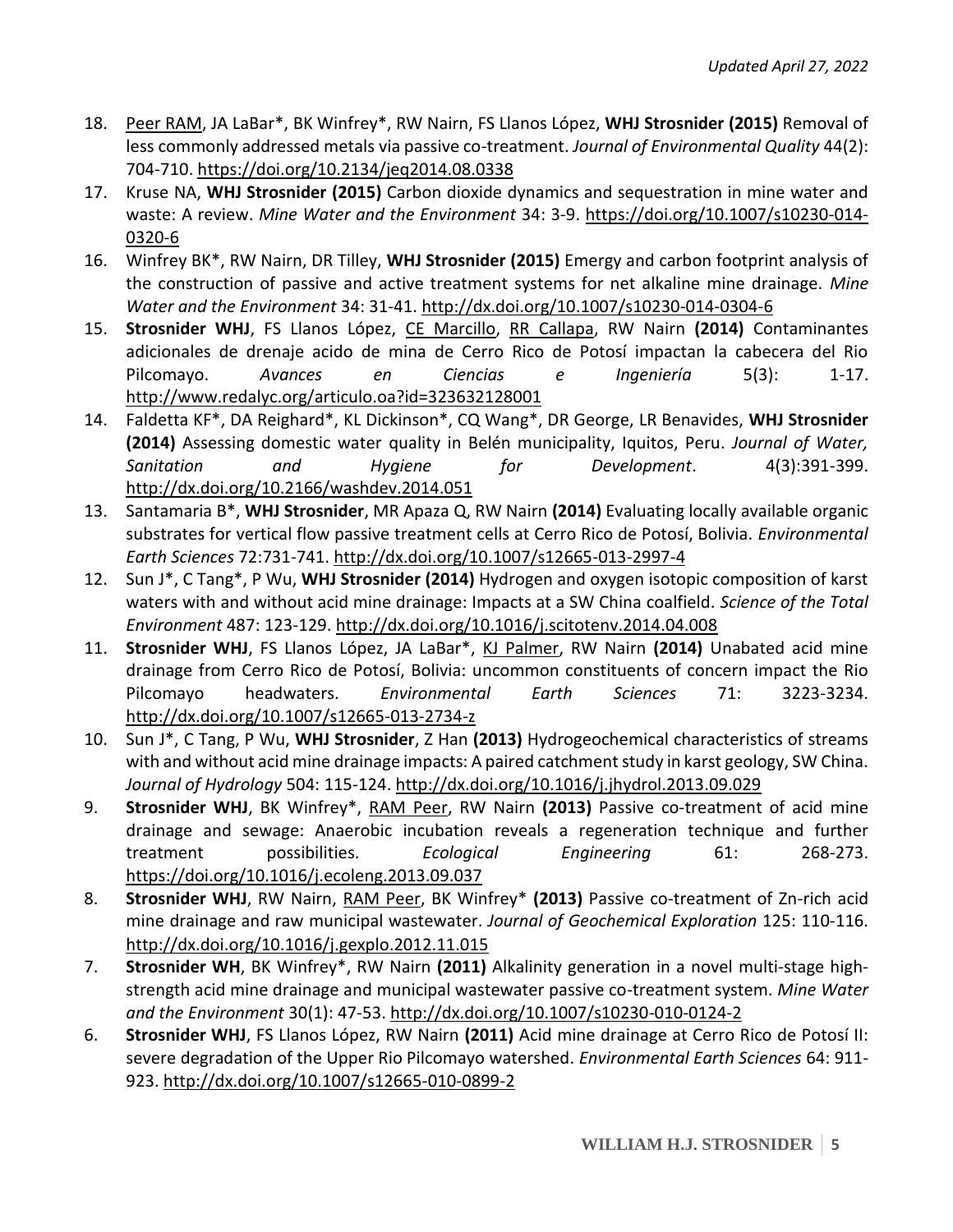- 5. **Strosnider WHJ**, FS Llanos López, RW Nairn **(2011)** Acid mine drainage at Cerro Rico de Potosí I: unabated high-strength discharges reflect a five century legacy of mining. *Environmental Earth Sciences* 64: 899-910. <http://dx.doi.org/10.1007/s12665-011-0996-x>
- 4. **Strosnider WHJ**, BK Winfrey\*, RW Nairn **(2011)** Novel passive co-treatment of acid mine drainage and municipal wastewater. *Journal of Environmental Quality* 40(1): 206-213. <http://dx.doi.org/10.2134/jeq2010.0176>
- 3. **Strosnider WH**, BK Winfrey\*, RW Nairn **(2011)** Biochemical oxygen demand and nutrient processing in a novel multi-stage raw municipal wastewater and acid mine drainage passive cotreatment system. *Water Research* 45: 1079-1086. <https://doi.org/10.1016/j.watres.2010.10.026>
- 2. **Strosnider WH**, RW Nairn **(2010)** Effective passive treatment of high strength acid mine drainage and raw municipal wastewater in Potosí, Bolivia using simple incubations and limestone. *Journal of Geochemical Exploration* 105: 34-42. <https://doi.org/10.1016/j.gexplo.2010.02.007>
- 1. Winfrey BK\*, **WH Strosnider**, RW Nairn, KA Strevett **(2010)** Highly effective reduction of fecal indicator bacteria counts in an ecologically-engineered acid mine drainage and municipal wastewater passive co-treatment system. *Ecological Engineering* 36(12): 1620-1626. <http://dx.doi.org/10.1016/j.ecoleng.2010.06.025>

### **Conference Proceedings (\*graduate, undergraduate student author):**

- 110. **Strosnider W (2021)** Better stormwater management practices: plastics and habitat. American Society of Agricultural and Biological Engineers, Annual International Meeting, Virtual. **(invited)**
- 109. Dekle J\*, M Schlautman, **WHJ Strosnider**, SA White **(2021)** Nutrient dynamics in a floating treatment wetland system after overwintering in eutrophic conditions. Carolinas Society of Environmental Toxicology and Chemistry, Annual Meeting, Virtual.
- 108. Dekle J\*, M Schlautman, **WHJ Strosnider**, SA White **(2020)** Nutrient dynamics and remediation potential of floating treatment wetlands over winter. Society of Environmental Toxicology and Chemistry North America Annual Meeting, Virtual.
- 107. White SA, JC Majsztrik, **WHJ Strosnider**, LM Garcia Chance\*, NL Bell\*, DR Hitchcock **(2020)** From pot to reservoir: tracking nitrogen movement at a SC nursery. American Society for Horticultural Science Southern Region Annual Conference, Louisville, Kentucky.
- 106. White SA, JC Majsztrik, **WHJ Strosnider**, LM Garcia Chance\*, NL Bell\*, DR Hitchcock **(2020)** Tracking nitrogen from pot to reservoir: a SC nursery case study. Southern Nursery Association Conference, Baltimore, Maryland.
- 105. Majsztrik JC, **WHJ Strosnider**, ME Chase\*, LM Garcia Chance\*, SA White **(2019)** Phosphorus removal from nursery runoff using pilot scale filters. Southern Nursery Association Conference, Baltimore, Maryland.
- 104. Smyntek PM, CA Cravotta III, J Duris, TL Tasker, RC Wagner, JA LaBar, ES Vargo, WR Stouffer, MJ Russell, **WHJ Strosnider (2019)** Hydrogeochemical and microbial interactions during field mixing of abandoned mine drainage and sewage-impacted streams. National Association of State Land Reclamationists Annual Conference, Pittsburgh, Pennsylvania.
- 103. Spellman CJ\*, T Tasker, **W Strosnider**, J Goodwill **(2019)** Co-treating acid mine drainage and municipal wastewater in existing conventional wastewater treatment plants. National Association of State Land Reclamationists Annual Conference, Pittsburgh, Pennsylvania.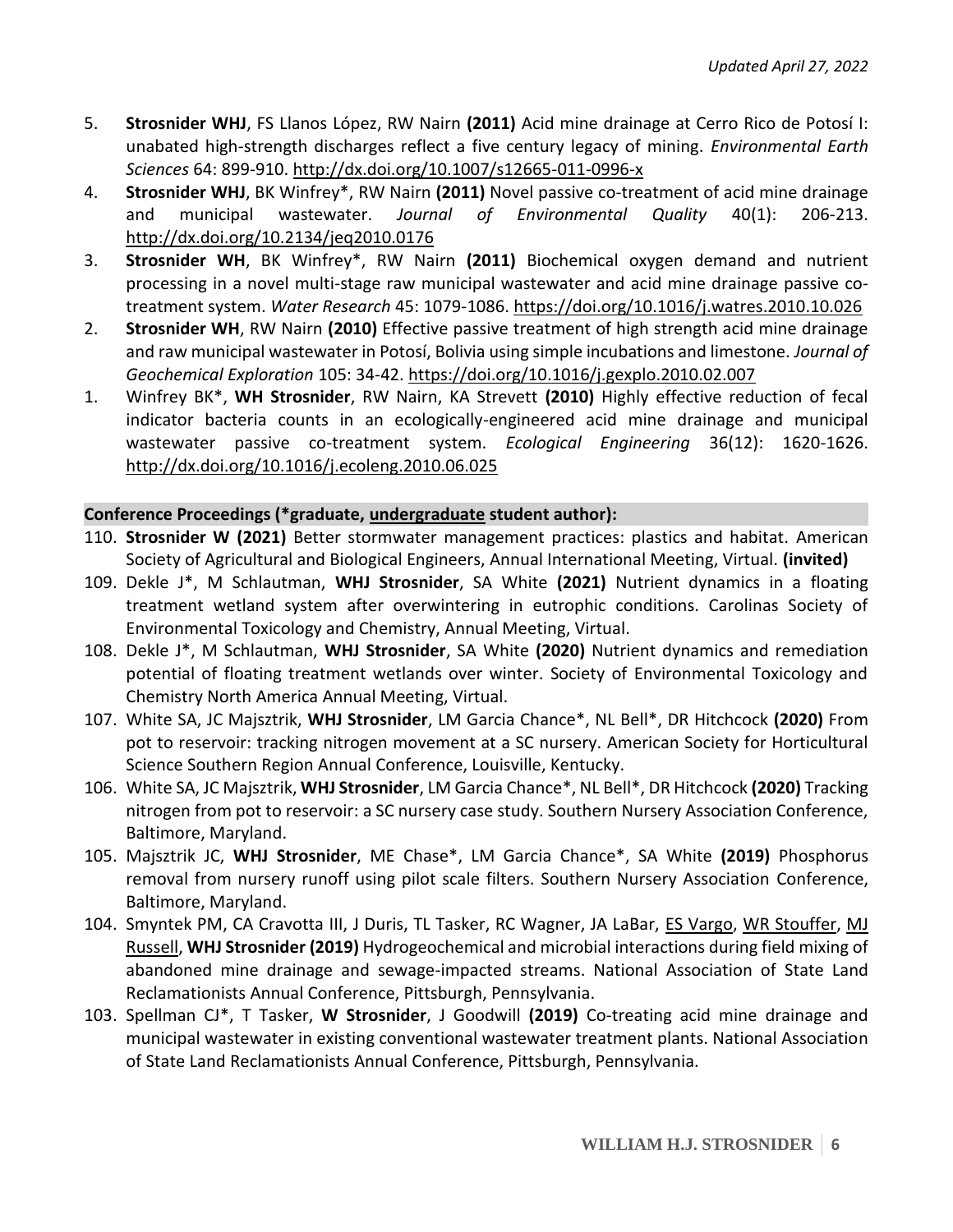- 102. Goodwill J, C Spellman\*, J LaBar, J Eckenrode, T Tasker, **W Strosnider (2019)** Acid mine drainage addition to secondary wastewater treatment processes for co-treatment. World Environmental & Water Resources Congress, Pittsburgh, Pennsylvania.
- 101. Goodwill J, J LaBar, D Slovikosky, **W Strosnider (2019)** Preliminary assessment of ferrate for reduced metal oxidation in acid mine drainage treatment. World Environmental & Water Resources Congress, Pittsburgh, Pennsylvania.
- 100. Spellman C\*, T Tasker, J Goodwill, **W Strosnider (2019)** Bench scale examination of acid mine drainage addition to municipal wastewater for co-treatment. New England Water Environment Association Annual Conference, Boston, Massachusetts.
- 99. Tasker T, J Eckenrode, **W Strosnider (2019)** Mine water reclamation in Appalachia facilitated by student support and technical assistance from academia. American Society of Mining and Reclamation National Conference, Big Sky, Montana.
- 98. Smyntek PM, RC Wagner, CE Marcillo, JZ Bandstra, **WHJ Strosnider (2019)** Microbial community structure and diversity in co-treatment of acid mine drainage with municipal wastewater. American Society of Mining and Reclamation National Conference, Big Sky, Montana.
- 97. Lagan K, T Tasker, J Bandstra, **W Strosnider (2019)** Optimization of drainable limestone beds for treatment of acid mine drainage. American Society of Mining and Reclamation National Conference, Big Sky, Montana.
- 96. LaBar JA, CA Neely, CF Denholm, TP Danehy, **WHJ Strosnider (2019)** Laboratory testing to optimize retention time in auto-flushing limestone beds. American Society of Mining and Reclamation National Conference, Big Sky, Montana.
- 95. Bandstra JZ, **WHJ Strosnider (2019)** Modeling the effects of mass transfer limitations in limestonebased passive treatment systems. American Society of Mining and Reclamation National Conference, Big Sky, Montana.
- 94. Shoemaker S, J Hugo, J Bandstra, **W Strosnider (2019)** Modeling the effects of improved stormwater management at a large open-pit mine. American Society of Mining and Reclamation National Conference, Big Sky, Montana.
- 93. Rovder A, S Wolfe, K Lagan, L Currie, **W Strosnider**, P Smyntek **(2019)** Geocoding American Society of Mining and Reclamation Proceedings to preserve and easily access reclamation research. American Society of Mining and Reclamation National Conference, Big Sky, Montana.
- 92. Goodwill J, J LaBar, D Slovikosky, **W Strosnider (2019)** Preliminarily assessing ferrate (Fe(VI)) as an acid mine drainage treatment option. American Society of Mining and Reclamation National Conference, Big Sky, Montana.
- 91. Gaughan J, N McKnight, L Madison, T Tasker, J Eckenrode, **W Strosnider (2019)** Spaghetti Hole: Retrofit options for an aging passive treatment system. American Society of Mining and Reclamation National Conference, Big Sky, Montana.
- 90. Slovikosky D, **W Strosnider**, J LaBar, J Goodwill **(2019)** Can acid mine drainage be treated with ferrate (Fe(IV))? American Society of Mining and Reclamation National Conference, Big Sky, Montana.
- 89. Spellman C, T Tasker, J Goodwill, **W Strosnider (2019)** Bench scale assessment of acid mine drainage addition to secondary municipal wastewater treatment processes for co-treatment. American Society of Mining and Reclamation National Conference, Big Sky, Montana.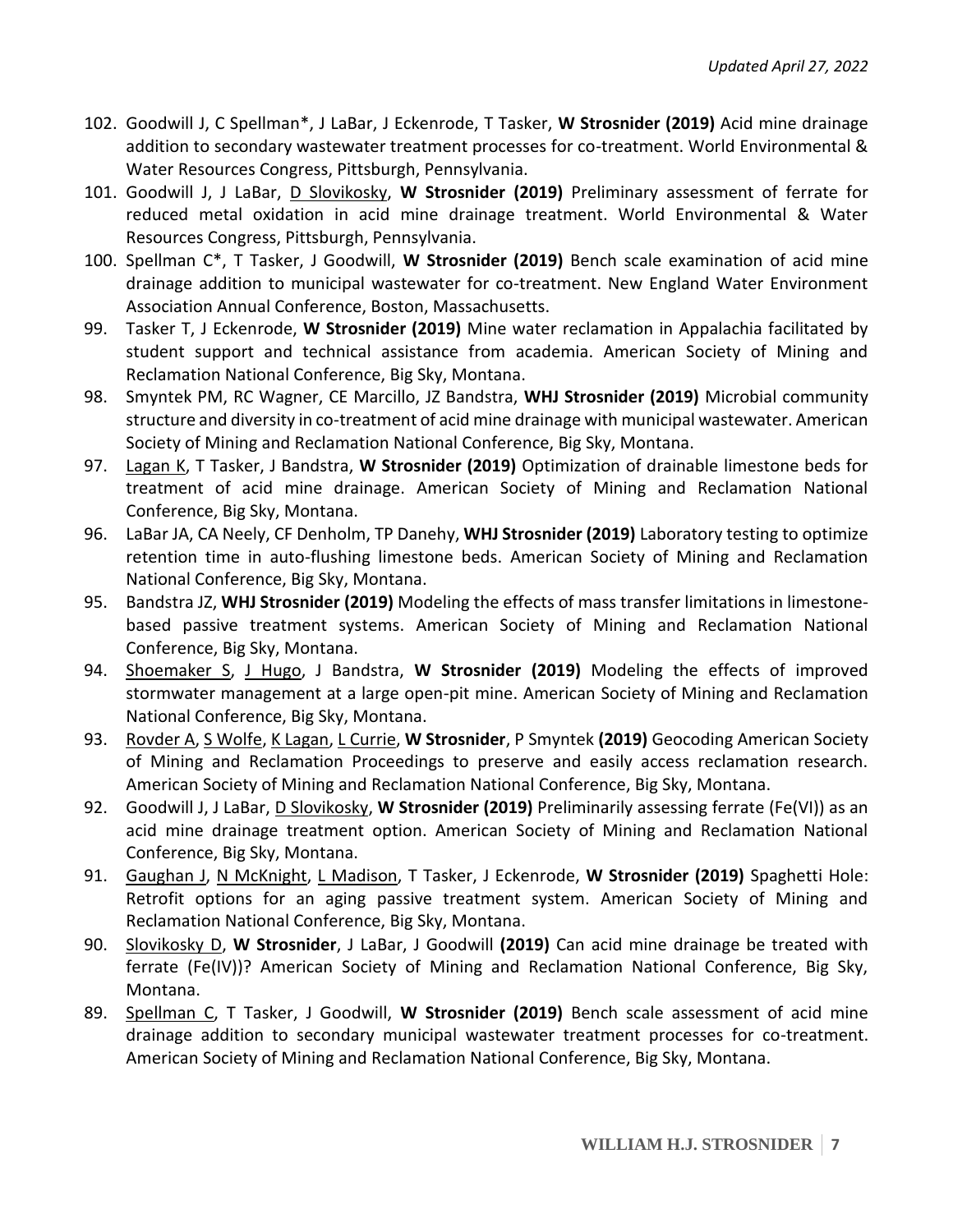- 88. Bell NL\*, **WHJ Strosnider**, DR Hitchcock, SA White **(2018)** Floating treatment wetland influences hydraulic performance of a pond receiving irrigation runoff. Society of Wetland Scientists Annual Meeting, Denver, Colorado.
- 87. Majsztrik JC, **WHJ Strosnider**, M Chase\*, SA White **(2018)** Pilot scale phosphorus adsorption by iron oxide and calcined clay from specialty crop runoff. South Carolina Water Resources Conference, Columbia, South Carolina.
- 86. **Strosnider WHJ**, DR Hitchcock **(2018)** Ecological engineering: ecosystem design from the headwaters to the coast. III Encuentro Internacional de Ingenieria y II Simposio Internacional de Gestion Ambiental, Neiva, Colombia. **(invited)**
- 85. R Taylor Wilson, **WHJ Strosnider (2018)** The importance of collaboration between engineers and epidemiologists: how to understand environmental fate in preventing disease. III Encuentro Internacional de Ingenieria y II Simposio Internacional de Gestion Ambiental, Neiva, Colombia. **(invited)**
- 84. Goodwill JE, JA LaBar, D Slovikosky, **WHJ Strosnider (2018)** Removing iron with iron: preliminary assessment of ferrate (Fe(VI)) for acid mine drainage treatment. Green & Sustainable Chemistry Conference, Berlin, Germany.
- 83. Rovder A, K Lagan, L Currie, S Wolfe, Z Shoff, D Madl, S Long, **W Strosnider**, P Smyntek **(2018)** Preserving reclamation research by geocoding American Society of Mining and Reclamation proceedings. American Society of Mining and Reclamation National Conference, St. Louis, Missouri.
- 82. Baily G, A Ferko, R Fife, R Siwy, CJ West, **W Strosnider**, J LaBar **(2018)** Rehabilitation of the Reitz #1 passive treatment system. American Society of Mining and Reclamation National Conference, St. Louis, Missouri.
- 81. Potopa A, D Slovikosky, J Hugo, L Madison, N McKnight, J Goodwill, **W Strosnider (2018)** Continued assessment of acid mine drainage treatment systems in the Greater Kumurana Valley, Bolivia. American Society of Mining and Reclamation National Conference, St. Louis, Missouri.
- 80. Hugo J, N McKnight, L Madison, **W Strosnider (2018)** Stormwater management for a large opencast coal mine: a case study and proposed solutions. American Society of Mining and Reclamation National Conference, St. Louis, Missouri.
- 79. Chase M\*, **WH Strosnider**, SA White **(2017)** Blue Valley iron oxide substrate and sand mixture capacity to remove phosphorus from solution. Society of Environmental Toxicology and Chemistry North America Annual Meeting, Minneapolis, Minnesota.
- 78. Nairn RW, **WHJ Strosnider (2017)** Why aren't all mine reclamationists considered ecological engineers? American Society of Mining and Reclamation National Conference, Morgantown, USA.
- 77. Damico D, A Remillard, **B Strosnider (2017)** American freedom, individualism, and the common good: experiencing public history in Boston. Society for Values in Higher Education Annual Fellows Meeting, Boston, Massachusetts.
- 76. Patton H, L Mignogna, K Tomkowski, J Vinglish, K Palmer, M Whited, M Crittenden, G Shustrick, **W Strosnider (2017)** Pollution loading tracking to characterize success of an anoxic limestone drain installation on Lamberts Run, Southwestern Pennsylvania. American Society of Mining and Reclamation National Conference, Morgantown, West Virginia.
- 75. Long S, **W Strosnider**, J Eckenrode **(2017)** Reclassification of the Upper Little Juniata River based on continuous in-stream monitoring. American Society of Mining and Reclamation National Conference, Morgantown, West Virginia.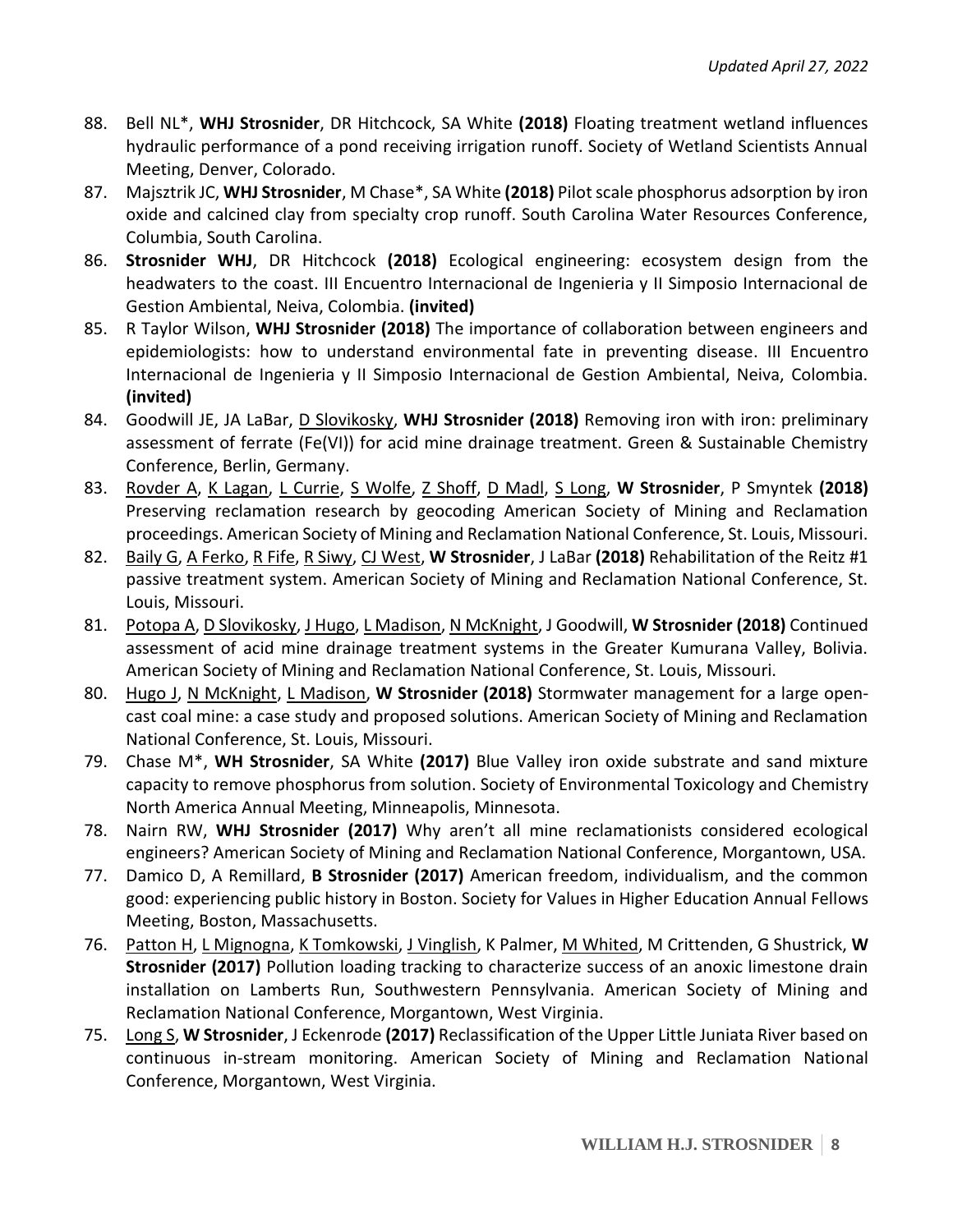- 74. Whited M, PM Smyntek, J Gaughan, S Rensel, J Hugo, **WHJ Strosnider (2017)** Seasonal recovery of an Appalachian stream affected by acid mine drainage and municipal wastewater. American Society of Mining and Reclamation National Conference, Morgantown, West Virginia.
- 73. Green KJ, MH Whited, **WHJ Strosnider (2017)** Coupling technical assistance with student service learning in mine water reclamation. American Society of Mining and Reclamation National Conference, Morgantown, West Virginia.
- 72. Rovder A, Z Shoff, D Madl, S Wolfe, S Long, **W Strosnider**, P Smyntek **(2017)** Georeferencing of American Society of Mining and Reclamation Proceedings: a new tool and patterns in reclamation research. American Society of Mining and Reclamation National Conference, Morgantown, WV, West Virginia.
- 71. Spellman C, D Madl, A Rose, E Zovinka, J Bandstra, **W Strosnider (2017)** Mass transport controls on aluminum removal in limestone based treatment systems. American Society of Mining and Reclamation National Conference, Morgantown, West Virginia.
- 70. Moriarty C, J Short, **W Strosnider**, S White, D Hitchcock **(2016)** Floating treatment wetlands: effects of varying coverage on eutrophic pond mesocosms. South Carolina Water Resources Conference, Columbia, South Carolina.
- 69. Hitchcock DR, **W Strosnider**, JC Majsztrik, DJ Sample, S Kumar, SA White **(2016)** Development of online tools for ornamental container nursery water conservation, remediation, and reuse. South Carolina Water Resources Conference, Columbia, South Carolina.
- 68. Whited MC, S Rensel, J Hugo, J Gaughan, **W Strosnider (2016)** Macroinvertebrate recovery: a study of Bradley Run as in-situ co-treatment of acid mine drainage and municipal wastewater. Susquehanna River Symposium, Lewisburg, Pennsylvania.
- 67. Krometis LH, PM Smyntek, RC Wagner, S Carvajal-Sanchez, TM Wynn-Thompson, **WHJ Strosnider (2016)** The potential for passive biological treatment approaches to reduce conductivity in mining wastewaters: past efforts, current challenges, and future research needs. International EcoSummit, Montpellier, France.
- 66. Sayers M, J Williams, J Rumfelt, E Ecklund, D Damico, **B Strosnider**, K Tonkin, J Wilsey, A Remillard **(2016)** Is civility possible in the climate change "debate"? An interfaith and interdisciplinary panel on Pope Francis and Laudato Si. Society for Values in Higher Education Annual Fellows Meeting, Boston, Massachusetts.
- 65. Mosier DR, CJ Spellman, JP Krug, CJ Weyant, LJ Stern, RC Krupa, TR Spangler, DK Wolfe, JZ Bandstra, **WH Strosnider**, EP Zovinka **(2016)** Analysis of the open limestone channel at the Swank 13 Abandoned Coal Mine, Reade Township, Pennsylvania. Council on Undergraduate Research: Posters on the Hill, Washington, District of Columbia.
- 64. Patton HE, C Evans, F Llanos, P O'Connor, P Muiño, R Wagner, **WH Strosnider (2016)** Contaminant and treatment dynamics in the greater Kumurana Watershed: an evaluation of water quality and treatment efficiency. American Society of Mining and Reclamation National Conference, Spokane, Washington.
- 63. Rovder A, S Wolfe, S Long, D Madl, P Smyntek, R Wagner, **W Strosnider (2016)** Georeferencing of American Society of Mining and Reclamation Proceedings: preliminary trend analysis. American Society of Mining and Reclamation National Conference, Spokane, Washington.
- 62. **Strosnider B**, T Danehy **(2016)** AMD in the Bolivian Altiplano: Unique problems and solutions. West Virginia Mine Drainage Task Force Symposium, Morgantown, West Virginia. **(invited)**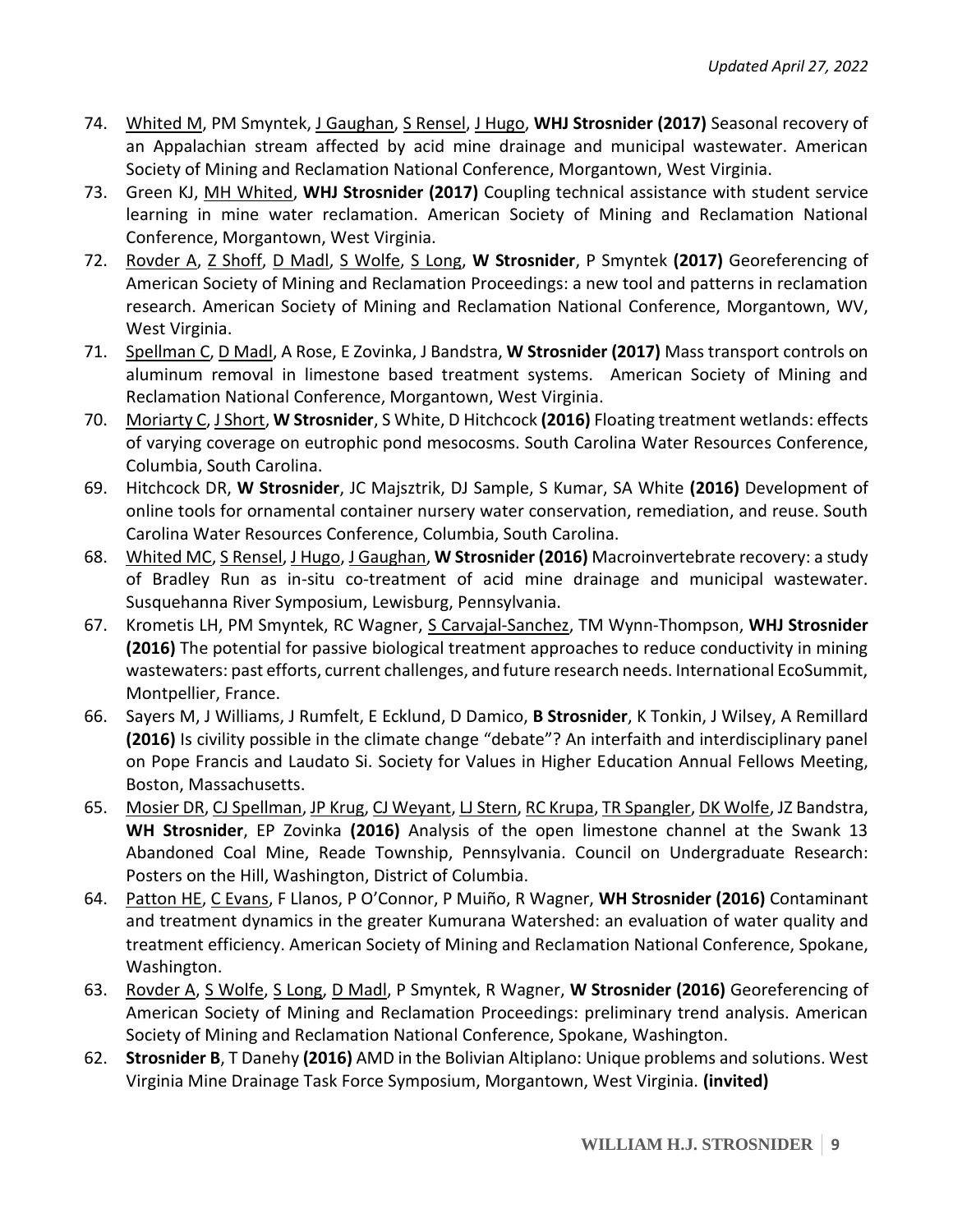- 61. Palmer KJ, JS Vinglish, MA Reckner, **WHJ Strosnider (2016)** The relationship between student service learning and technical assistance in mine water reclamation. American Society of Mining and Reclamation National Conference, Spokane, Washington.
- 60. Hollern AP, AT Hajec, JE Fortunato, **WHJ Strosnider**, CA Neely, DJ Daley **(2016)** Lab scale batch weathered limestone testing to determine system sizing. American Society of Mining and Reclamation National Conference, Spokane, Washington.
- 59. Mignogna LG, ST Long, BA Pillot, P Muiño, **WHJ Strosnider**, RC Wagner **(2016)** Geochemistry and biota of Bolivian hypersaline lakes. American Society of Mining and Reclamation National Conference, Spokane, Washington.
- 58. Smyntek PM, RC Wagner, S Carvajal-Sanchez, TM Wynn-Thompson, LH Krometis, **WHJ Strosnider (2016)** Passive biological treatment approaches to reduce conductivity in waters affected by mine drainage: Key challenges & research needs. American Society of Mining and Reclamation National Conference, Spokane, Washington.
- 57. Rensel S, J Gaughan, S Wolfe, L Aviles, C Spellman, K Tomkowski, **W Strosnider**, J Bandstra **(2016)** Open limestone channels for acid mine drainage treatment: Effects of agitation on pH increase. American Society of Mining and Reclamation National Conference, Spokane, Washington.
- 56. Spellman C, K Tomkowski, S Carvajal Sanchez, C Weyant, J Krug, L Stern, D Wolfe, D Mosier, A Rose, EP Zovinka, J Bandstra, **W Strosnider (2016)** Open limestone channel performance for aluminumrich acid mine drainage. American Society of Mining and Reclamation National Conference, Spokane, Washington.
- 55. Marcillo C, **WHJ Strosnider**, P Smyntek **(2015)** Sustainable co-treatment of acid mine drainage and municipal wastewater: Performance factors and developing world possibilities. International WaTER Conference, Norman, Oklahoma.
- 54. Smyntek P, H Patton, D Mack, W Cabral de Andrade, L Mignogna, J Vinglish, CD Spellman, **WHJ Strosnider (2015)** Co-treatment of acid mine drainage and municipal wastewater within an Appalachian stream. Environmental Considerations in Energy Production Conference, Pittsburgh, Pennsylvania.
- 53. **Strosnider WHJ**, BK Winfrey, RAM Peer, JA McCloskey, J Chastel, P Smyntek, RW Nairn **(2015)** Passive co-treatment of mine drainage with sewage: An approach to save material, energy, and fiscal resources. Environmental Considerations in Energy Production Conference, Pittsburgh, Pennsylvania.
- 52. Damico DH, **W Strosnider (2015)** A confluence of crises: One example of interdisciplinary collaboration on sustainability. Society for Values in Higher Education Fellows Meeting, Bowling Green, Kentucky.
- 51. Smyntek P, J Bandstra, R Wagner, **W Strosnider**, C Marcillo **(2015)** Removal and behavior of metal contaminants during passive co-treatment of synthetic acid mine drainage and synthetic municipal wastewater. American Chemical Society National Meeting, Boston, Massachusetts.
- 50. Li Y, E Zovinka, R Clark, **W Strosnider**, N Youmbi, J Bandstra **(2015)** STEPping Up: An Interdisciplinary Mentoring Network to Recruit and Retain STEM Majors. Joint Mathematics Meeting, San Antonio, Texas.
- 49. Chastel J, R Peer, E Bach, E Anthony, J McCloskey, P Smyntek, R Wagner, J Bandstra, **W Strosnider (2014)** Single-stage anaerobic passive co-treatment of acid mine drainage and municipal wastewater. Geological Society of America Annual Meeting, Vancouver, Canada.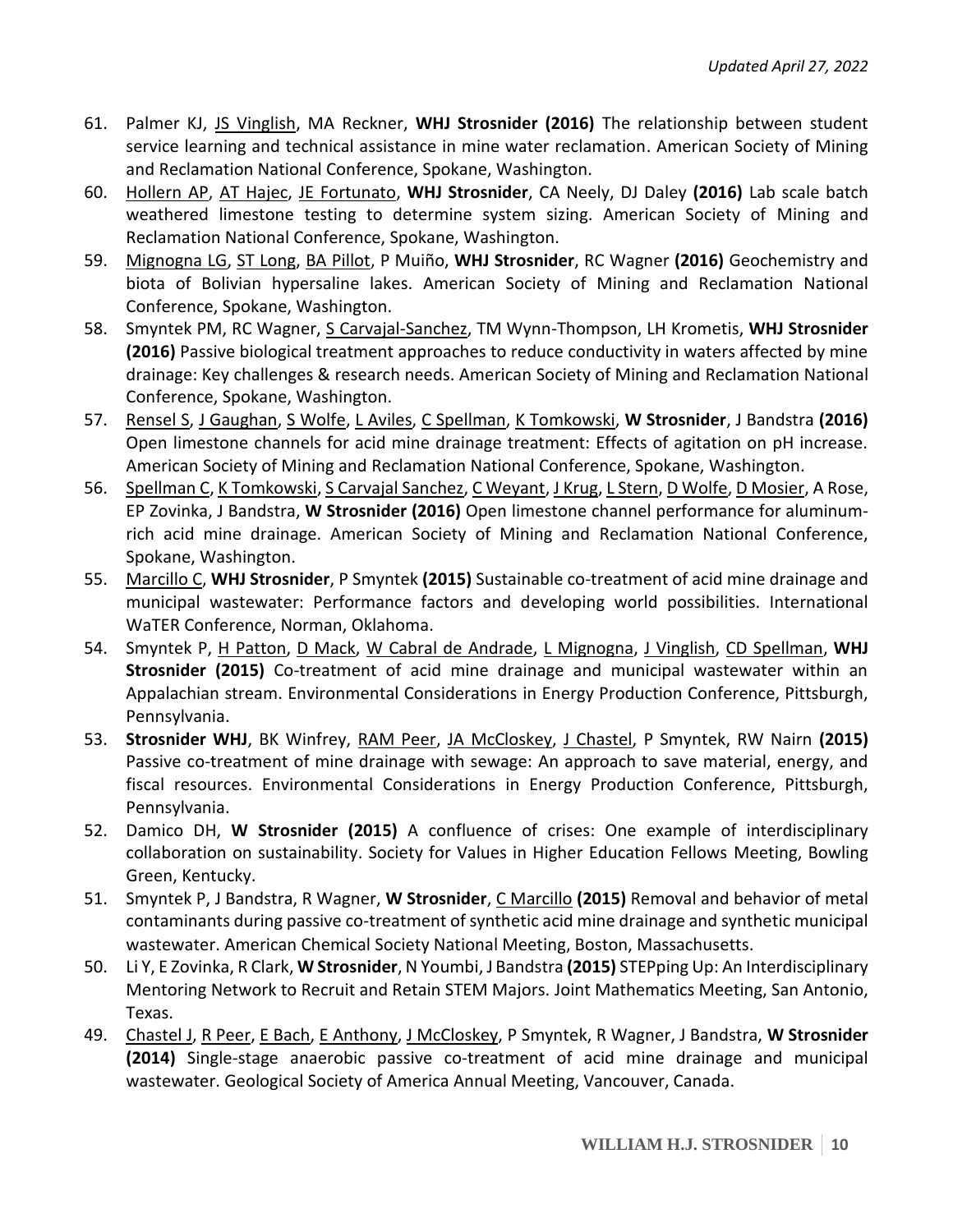- 48. **Strosnider WH**, S Adams, RW Nairn **(2014)** Engineered floating vegetation mats for the passive treatment of acid mine drainage. American Ecological Engineering Society National Conference.
- 47. **Strosnider WH (2014)** Acid mine drainage Research-Service-Learning in the Laurel Highlands. Susquehanna River Symposium, Lewisburg, Pennsylvania.
- 46. Carvajal-Sanchez S, **WH Strosnider**, C Spellman, J Vinglish, A Rose, E Zovinka, J Bandstra **(2014)** Open limestone channels for acid mine drainage treatment: Performance and design guidance. Susquehanna River Symposium, Lewisburg, Pennsylvania.
- 45. McCloskey J, R Peer, E Bach, E Anthony, J Chastel, P Smyntek, R Wagner, J Bandstra, **W Strosnider (2014)** Passive co-treatment of acid mine drainage and municipal wastewater: Simple anaerobic trials. Susquehanna River Symposium, Lewisburg, Pennsylvania.
- 44. Mazzur JE, MA Messina, JA Golanoski, AW Renz, NJ Frank, S Carvajal, J Bandstra, **BHJ Strosnider**, R Wagner, CD Spellman **(2014)** The effect of sodium chloride on the rate of calcite dissolution for acid mine drainage. Susquehanna River Symposium, Lewisburg, Pennsylvania.
- 43. Zoubareva T, L Mignogna, D Mack, D Civis, J Skipper, N Lassak, A Conrad, J Bandstra, A Rose, **W Strosnider (2014)** Dissolution variability in open limestone channel substrate: Simple lab trials. American Society of Mining and Reclamation National Conference, Oklahoma City, Oklahoma.
- 42. Conrad A, K Palmer, A Rose, **W Strosnider (2014)** Open limestone channel treatment dynamics: A case study treating low-pH coal mine drainage. American Society of Mining and Reclamation National Conference, Oklahoma City, Oklahoma.
- 41. Peer R, J LaBar\*, B Winfrey, R Nairn, F Llanos López, **W Strosnider (2014)** Passive co-treatment of polymetallic acid mine drainage at Cerro Rico de Potosí, Bolivia. American Society of Mining and Reclamation National Conference, Oklahoma City, Oklahoma.
- 40. **Strosnider W**, A Conrad, A Rose **(2014)** Performance of the Swank open limestone channel, Cambria County, PA. American Society of Mining and Reclamation National Conference, Oklahoma City, Oklahoma.
- 39. Nairn RW, **WH Strosnider** (**2013**) Challenges and opportunities in mine land and water restoration in the developing world. National Association of State Land Reclamationists Annual Conference, Hot Springs, Arkansas.
- 38. Llanos López F, **WH Strosnider**, R Nairn (**2013**) Tratamiento de aguas contaminadas por actividad minera en la cuenca Kumurana, Potosí-Bolivia. II Congreso Tecnico de la Industria Petrolera, Quimica y Minera, Oruro, Bolivia.
- 37. Peer RAM, **W Strosnider**, B Winfrey\*, R Nairn **(2013)** Passive co-treatment of acid mine drainage and municipal wastewater: removal of less commonly addressed metals at Cerro Rico de Potosí, Bolivia. International Mine Water Association International Conference, Denver, Colorado.
- 36. **Strosnider WHJ**, F Llanos López, JA LaBar\*, KJ Palmer, RAM Peer, RW Nairn **(2013)** Cerro Rico de Potosí, Bolivia: broader impacts from unabated acid mine drainage. International Mine Water Association International Conference, Denver Colorado.
- 35. Nairn RW, K Strevett, JA LaBar\*, **WH Strosnider**, FS Llanos Lopez, LR Oxenford\* **(2012)** Ecological engineering to restore drastically disturbed watersheds: from Superfund to 16,000 feet. International EcoSummit, Columbus, Ohio.
- 34. Mignogna LJ, WA Runyon, RW Nairn, **WHJ Strosnider (2012)** Preliminary assessment of floodplain soil metal concentrations: Neosho River, Oklahoma. American Society of Mining and Reclamation National Conference, Tupelo, Mississippi.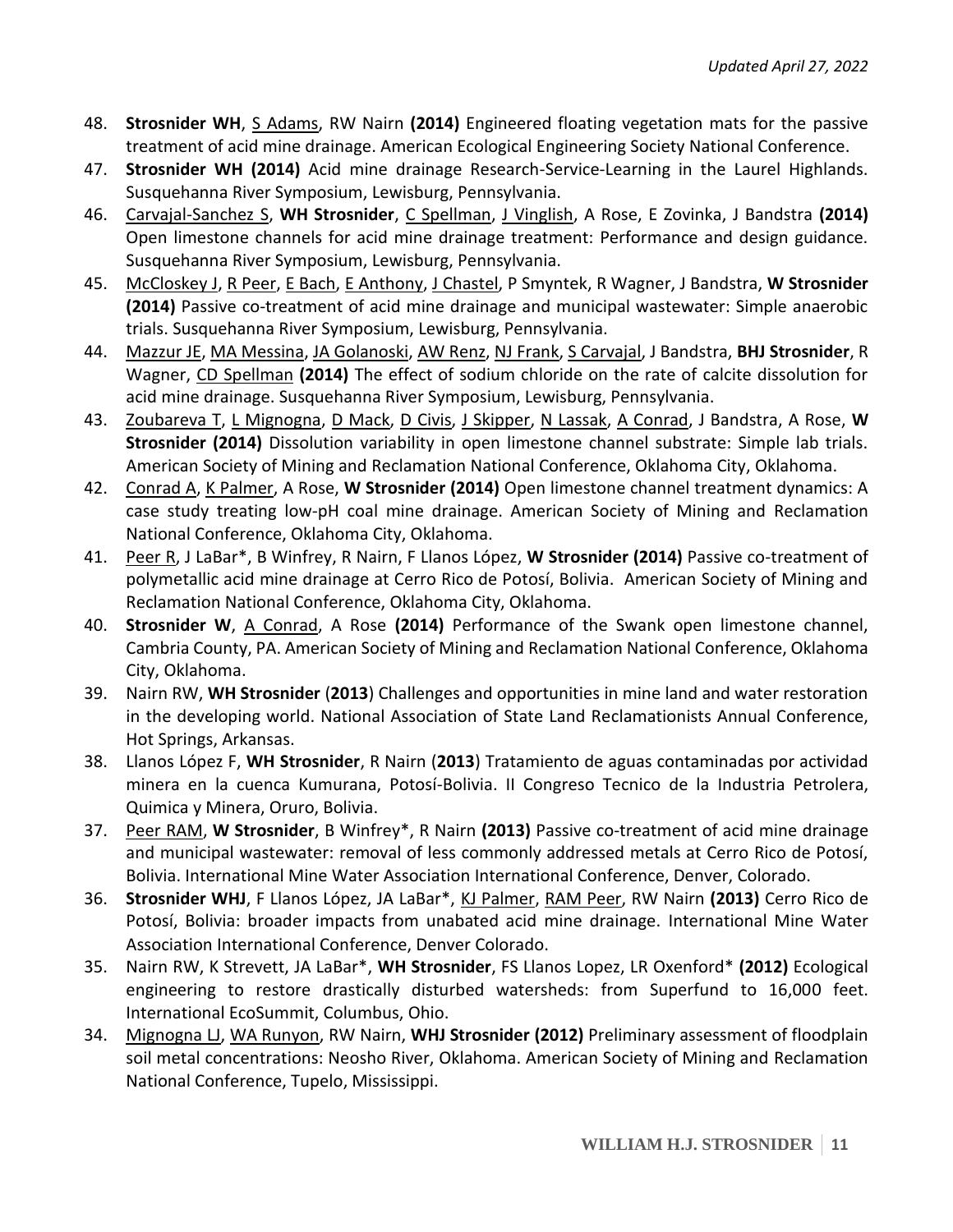- 33. Neptune AA, FS Llanos Lopez, RR Callapa, KJ Palmer, RW Nairn, JZ Bandstra, **WH Strosnider (2012)** The Pailaviri tailings deposit, Potosí, Bolivia: extreme acid mine drainage generation. American Society of Mining and Reclamation National Conference, Tupelo, Mississippi.
- 32. Palmer KJ, F Llanos Lopez, RR Callapa, AA Neptune, CT Breazile, RW Nairn, **WH Strosnider (2012)** Preliminary evaluation of limestone-based passive treatment systems for low-pH acid mine drainage in Andean Bolivia. American Society of Mining and Reclamation National Conference, Tupelo, Mississippi.
- 31. **Strosnider WHJ**, BK Winfrey\*, RW Nairn **(2012)** Expanding the scope of passive treatment: cotreatment of acid mine drainage with municipal wastewater. American Society of Mining and Reclamation National Conference, Tupelo, Mississippi.
- 30. **Strosnider WH**, J Alvarez\*, FS Llanos Lopez, C Breazile, S Crook, P Monje, T Cooper, RW Nairn **(2012)** Design and construction challenges for limestone-based passive treatment systems in the rural Andes, Potosí, Bolivia. American Society of Mining and Reclamation National Conference, Tupelo, Mississippi.
- 29. Faldetta KF\*, DA Reighard\*, KL Dickinson\*, CQ Wang\*, DR George, **WH Strosnider (2012)** The need for point of use water treatments in areas of peri-urban poverty: case study outside Iquitos, Peru. American Society of Tropical Medicine and Health Annual Meeting, Atlanta, Georgia.
- 28. Llanos López F, **WH Strosnider**, RW Nairn **(2011)** Passive treatment implementation in the Kumurana-Juckucha watershed, Potosí, Bolivia. International WaTER Conference, Norman, Oklahoma.
- 27. Rogers R, S Alegre, D Carroll, T Montgomery, K Raus, S Bush, C Breazile, A Neptune, K Palmer, JZ Bandstra, **WH Strosnider**, F Llanos López, J Alvarez, RW Nairn **(2011)** Treating severely contaminated mine waters at 16,000 feet: a project based service learning opportunity in the Bolivian Andes. International WaTER Conference, Norman, Oklahoma.
- 26. **Strosnider WH**, BK Winfrey\*, RW Nairn **(2011)** Passive co-treatment of municipal wastewater and acid mine drainage: a promising new ecological engineering approach. American Ecological Engineering Society Annual Meeting, Asheville, North Carolina.
- 25. **Strosnider WH**, FS Llanos López, RW Nairn **(2011)** Managing a project from half a world away: a case study of the rehabilitation of Rio Juckucha, Bolivia. International WaTER Conference, Norman, Oklahoma.
- 24. **Strosnider WH**, RW Nairn, H Ríos Montero, F Llanos Pinto **(2011)** Water quality impacts from instream mine tailings in Rio Tarapaya, Potosí, Bolivia. American Society of Mining and Reclamation National Conference, Bismarck, North Dakota.
- 23. Nairn RW, JA LaBar\*, KA Strevett, **WH Strosnider**, D Morris\*, CA Neely\*, A Garrido\*, B Santamaria\*, L Oxenford\*, K Kauk\*, S Carter\*, B Furneaux\* **(2010)** A large, multi-cell, ecologically-engineered passive treatment system for ferruginous lead-zinc mine waters. International Mine Water Association Symposium, Sydney, Nova Scotia.
- 22. LaBar JA\*, RW Nairn, KA Strevett, **WH Strosnider**, D Morris\*, CA Neely\*, AE Garrido\*, K Kauk\* **(2010)** Stream water quality improvements after installation of a passive treatment system. American Society of Mining and Reclamation National Conference, Pittsburgh, Pennsylvania.
- 21. Nairn RW, JA LaBar\*, KA Strevett, **WH Strosnider**, D Morris\*, AE Garrido\*, CA Neely\*, K Kauk\* **(2010)** Evaluation of a large multi-cell passive treatment system for net-alkaline ferruginous lead-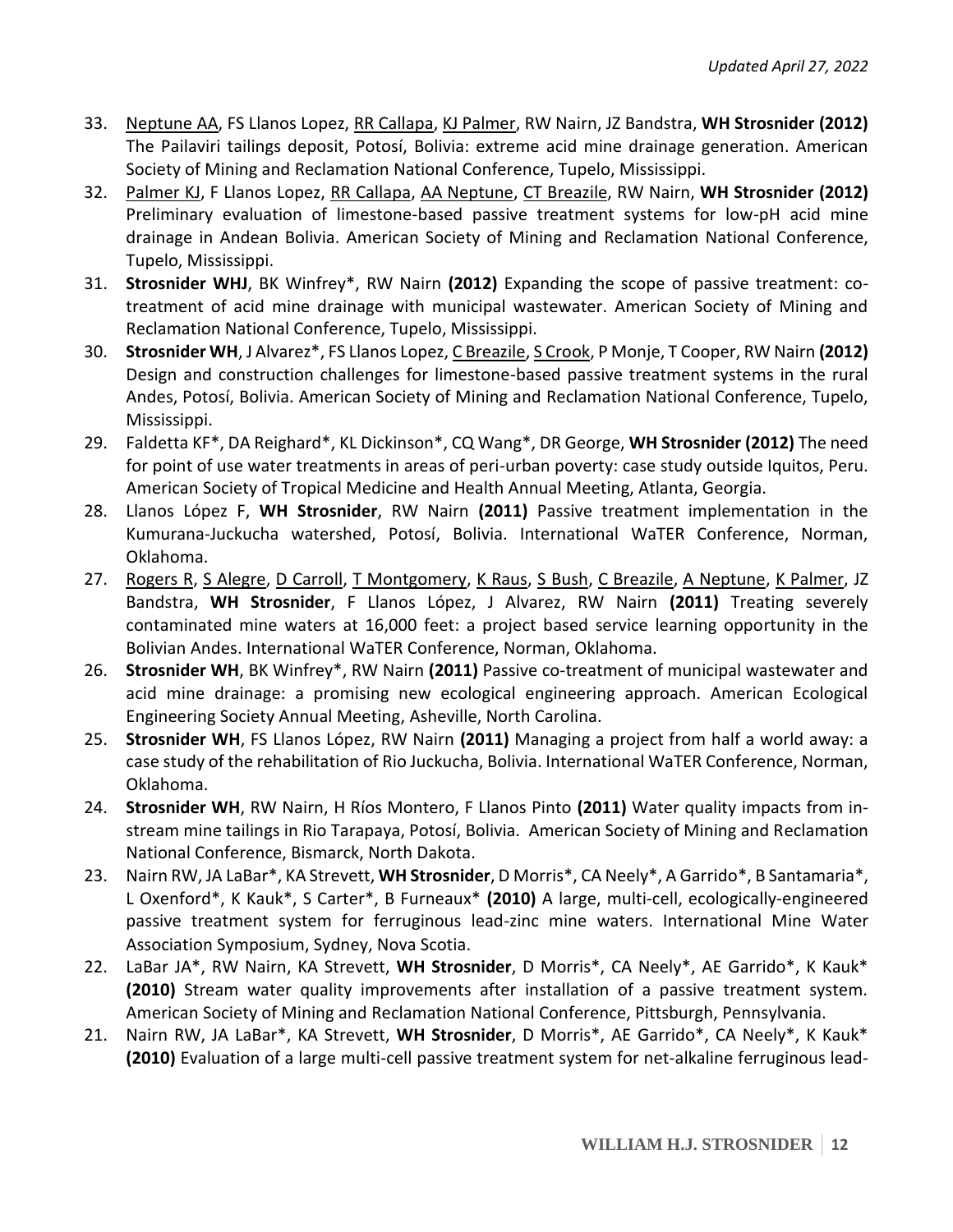zinc mine waters. American Society of Mining and Reclamation National Conference, Pittsburgh, Pennsylvania.

- 20. Garrido AE\*, **WH Strosnider**, RW Nairn **(2010)** Accumulation of ecotoxic metals in potato tubers irrigated with acid mine drainage impacted water. American Society of Mining and Reclamation National Conference, Pittsburgh, Pennsylvania.
- 19. **Strosnider WH,** RW Nairn **(2010)** Effects on the underlying water column by ecologically engineered floating vegetation mats. American Society of Mining and Reclamation National Conference, Pittsburgh, Pennsylvania.
- 18. Winfrey BK\*, RW Nairn, DR Tilley, **WH Strosnider (2010)** Assessing the benefits of a passive treatment system for mine drainage in Northeast Oklahoma using emergy analysis. American Society of Mining and Reclamation National Conference, Pittsburgh, Pennsylvania.
- 17. Nairn RW, JA LaBar\*, KA Strevett, **WH Strosnider**, LR Oxenford\*, TH Beisel, RC Thomas, JS Bays **(2010)** Passively addressing ferruginous lead-zinc mine waters through hydro-biogeochemical and ecological engineering: the first full-scale mine water treatment system in the Tri-State District. North-Central and South-Central Section Joint Meeting of the Geological Society of America, Branson, Missouri.
- 16. Felix AL, JZ Bandstra, **WHJ Strosnider (2010)** Design-based science for STEM student recruitment and teacher professional development. Mid-Atlantic American Society for Engineering Education Conference, Easton, Pennsylvania.
- 15. Garrido AE\*, J Condori, **WH Strosnider**, RW Nairn **(2009)** Acid mine drainage impacts on irrigation water resources, agricultural soils, and potatoes in Potosí, Bolivia. American Society of Mining and Reclamation National Conference, Billings, Montana.
- 14. Santamaria B\*, MR Apoza Q., **WH Strosnider**, RW Nairn **(2009)** Preliminary evaluation of locally available organic substrates for vertical flow passive treatment cells in Potosí, Bolivia. American Society of Mining and Reclamation National Conference, Billings, Montana.
- 13. Nairn RW, T Beisel, RC Thomas, JA LaBar\*, KA Strevett, D Fuller, **WH Strosnider**, WJ Andrews\*, J Bays, RC Knox **(2009)** Challenges in design and construction of a large multi-cell passive treatment system for ferruginous lead-zinc mine waters. American Society of Mining and Reclamation National Conference, Billings, Montana.
- 12. Winfrey BK\*, **WH Strosnider,** RW Nairn **(2009)** Reduction of fecal indicator bacteria counts in an ecologically-engineered acid mine drainage and municipal wastewater passive co-treatment system. American Society of Mining and Reclamation National Conference, Billings, Montana.
- 11. **Strosnider WH**, BK Winfrey\*, RW Nairn **(2009)** Performance of an ecologically-engineered multistage acid mine drainage and municipal wastewater passive co-treatment system. American Society of Mining and Reclamation National Conference, Billings, Montana.
- 10. Llanos L. FS, **WH Strosnider**, RW Nairn **(2009)** Mining in Potosí, Bolivia and the struggle to conserve or reclaim crucial water resources in high altitude alpine desert. International WaTER Conference, Norman, Oklahoma.
- 9. **Strosnider WH**, RW Nairn **(2009)** The Project for the Rehabilitation of Rio Juckucha, Bolivia: unique challenges, coalition formation and the road ahead. International WaTER Conference, Norman, Oklahoma.
- 8. Nairn R, K Strevett, J LaBar\*, A Sutter\*, J Clifton\*, **W Strosnider**, J Brumley\*, D Lutes\*, B Santamaria\*, J McAllister\*, A Brewer\*, M Roberts\*, K Kauk\* **(2008)** Watershed-scale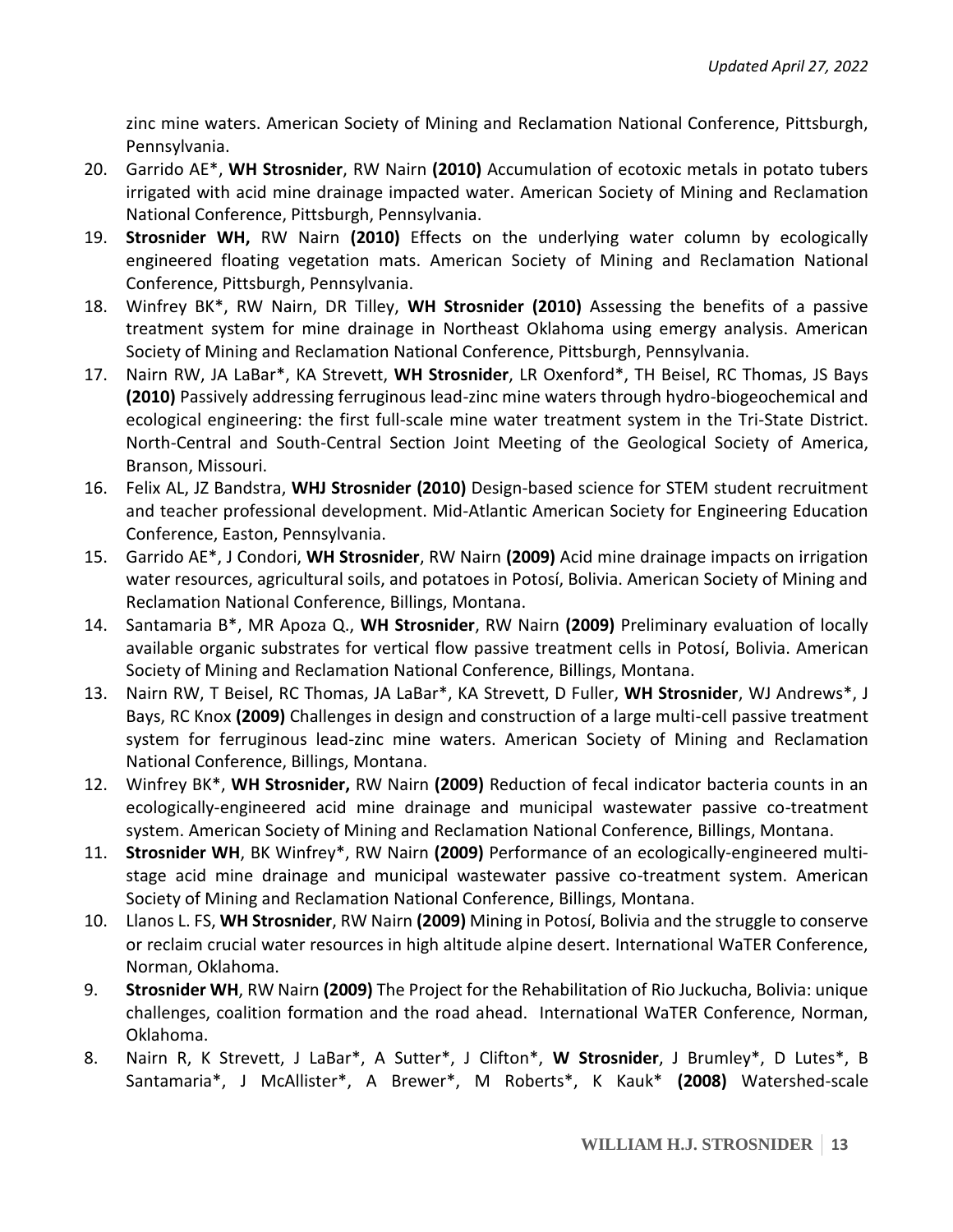environmental monitoring to prioritize mine drainage passive treatment implementation. American Society of Mining and Reclamation National Conference, Richmond, Virginia.

- 7. **Strosnider W**, R Nairn, F Llanos **(2008)** A legacy of nearly 500 years of mining in Potosí, Bolivia: stream water quality. American Society of Mining and Reclamation National Conference, Richmond, Virginia.
- 6. **Strosnider WH**, B Santamaria\*, R Nairn, L Oxenford\*, A Garrido\*, F.S. Llanos **(2008)** A legacy of nearly 500 years mining in Potosí, Bolivia: environmental degradation and indigenous impacts. 10<sup>th</sup> National Tar Creek Conference, Miami, Oklahoma.
- 5. **Strosnider W**, R Nairn, F Llanos **(2007)** A legacy of nearly 500 years of mining in Potosí, Bolivia: acid mine drainage source identification and characterization. American Society of Mining and Reclamation National Conference, Gillette, Wyoming.
- 4. **Strosnider W**, D Hitchcock, M Burke, A Lewitus **(2007)** Predicting hydrology in wetlands designed for coastal stormwater management. American Society of Agricultural and Biological Engineers Annual International Conference, Minneapolis, Minnesota.
- 3. Nairn R, K Strevett, J LaBar\*, D Ertugrul\*, D Hensley\*, K Walker\*, D Lutes\*, **W Strosnider**, B Winfrey, M Roberts\*, T Traw\*, P Baczynski\*, B Johnson\* **(2007)** Watershed-scale environmental monitoring to examine remediation and restoration success: water quality and hydrology in the Tri-State leadzinc mining district. American Society of Mining and Reclamation National Conference, Gillette, Wyoming.
- 2. **Strosnider W**, D Hitchcock, M Burke, N Shea, A Lewitus **(2005)** Design for nitrogen reduction in estuarine systems: retrofitting coastal ponds with constructed wetlands. American Ecological Engineering Society Annual Conference, Columbus, Ohio.
- 1. **Strosnider W**, M Burke, D Hitchcock, A Lewitus, N Shea, L Kolowith **(2005)** Continuous hydrologic modelling as a constructed wetland design tool. Society of Wetland Scientists Annual International Conference, Charleston, South Carolina.

# **Trade Journals / Academic Forums (\*graduate, undergraduate student author):**

- 8. Spellman Jr. C\*, T Tasker, **W Strosnider**, J Goodwill **(2021)** Municipal wastewater co-treatment for cost-effective mine drainage reclamation. *Reclamation Matters*, Fall '21: 32-35
- 7. Rovder A, **W Strosnider (2019)** Preserving past research via geolocation: a tool for the next generation of reclamationists. *Reclamation Matters*, Fall '19: 33-36.
- 6. Patton H, **W Strosnider**, K Green **(2017)** The Center for Watershed Research and Service at Saint Francis University. *Reclamation Matters*, Fall '17: 27.
- 5. **Strosnider WHJ (2017)** Community engagement for the liberal arts? *Forum Engaging Values, Education, and Responsibility*
- 4. Nairn R, R Kleinmann, R Hedin, **W Strosnider (2015)** Reflections on two decades of passive treatment. *Reclamation Matters*, Spring '15: 8-9.
- 3. Spellman Jr. C, S Carvajal, C Weyant, J Krug, R Krupa, D Wolfe, Y Li, EP Zovinka, A Rose, **W Strosnider (2015)** Research, teaching and service with open limestone channels and undergraduates in the Allegheny Highlands. *Reclamation Matters*, Spring '15: 28-31.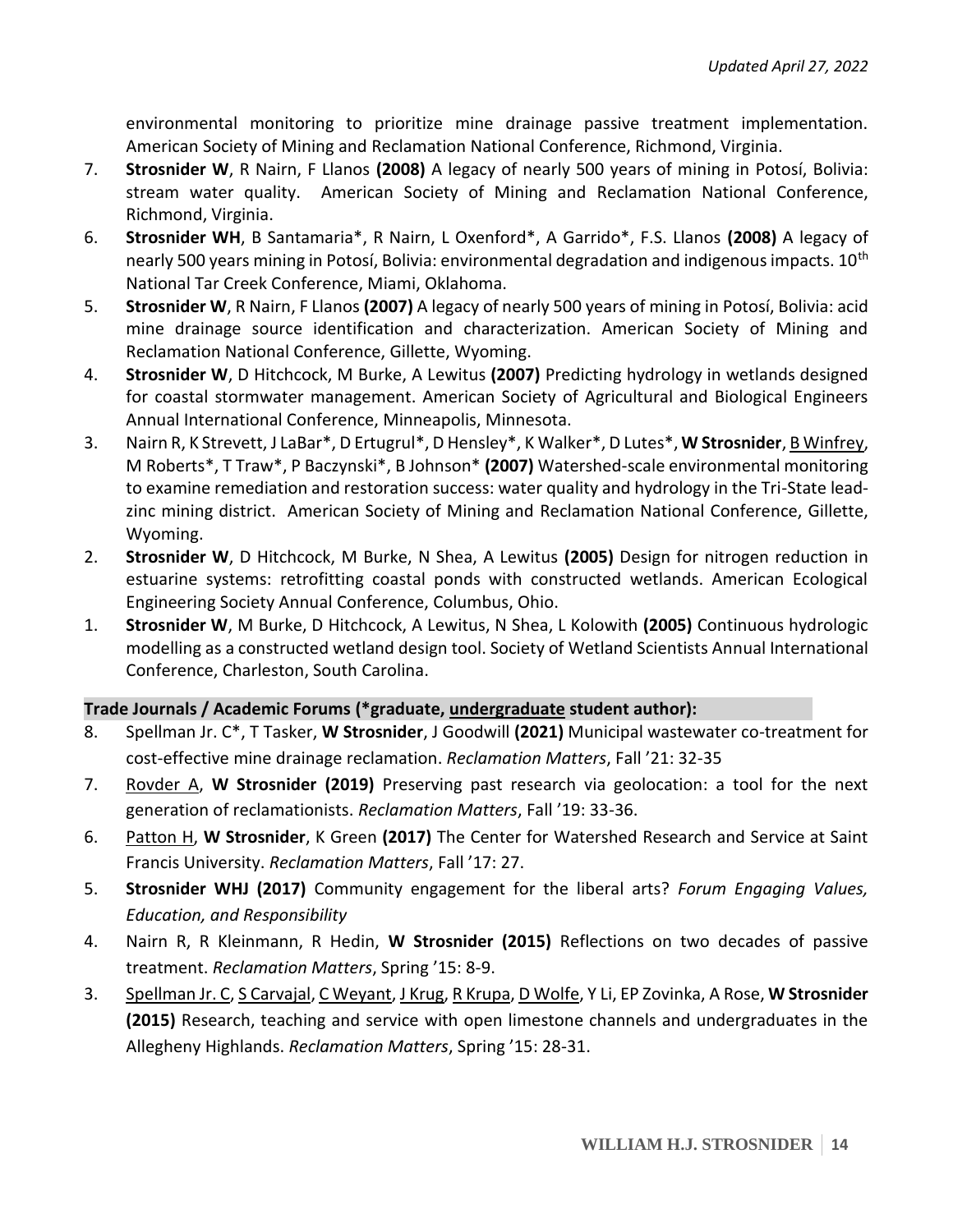- 2. **Strosnider WHJ**, TA Hughes, RAM Peer, BK Winfrey\*, NF Gray, RW Nairn **(2012)** Co-treatment of acid mine drainage with municipal wastewater: A Promising New Approach. *Reclamation Matters*, Fall '12: 26-29.
- 1. **Strosnider WH**, RW Nairn, B Santamaria\*, FS Llanos, A Garrido\*, LR Oxenford\* **(2009)** Strengthening scientific expertise in the Bolivian Andes through research, teaching and outreach: tackling severe mining-related pollution in Potosí, Bolivia. *Reclamation Matters*, Fall '09: 16-19.

### **External Grants:**

- **Strosnider W**, J Stone, M Kimball, A Scaroni, S White **\$33,545**. USGS-South Carolina Water Resources Center. "Quantifying ecological responses following floating treatment wetland application in brackish stormwater ponds" 2022-2023, PI
- **Strosnider WHJ**, S White, A Scaroni, M Kimball **\$135,802**. SC Sea Grant Consortium. "Guiding successful applications of floating treatment wetlands in brackish coastal ponds" 2022-2024, PI
- Goodwill JE, T Tasker, **W Strosnider \$199,630**. U.S. Department of the Interior. "Co-treatment of acid mine drainage in municipal wastewater plants for sustainable design in reclamation" 2021- 2023, Co-PI
- White S, **W Strosnider**, A Landaverde **\$9,986**. Clemson University SEED. "Plant selection for floating treatment wetlands in brackish waters" 2021-2022, Co-PI
- Hougham RJ, D Gannon, **W Strosnider**, KD Ryker **\$97,450**. NSF-OCE. "Response to COVID-19 field research and education disruptions: creating virtual field experiences in coastal and estuarine science" 2020-2021, Co-PI
- Smith E, **W Strosnider \$393,492**. NOAA. "The North Inlet Winyah Bay NERR visiting scientist housing" 2020-2022, Co-PI
- Tasker T, J Eckenrode, **W Strosnider \$16,742**. Trout Unlimited / Hedin Environmental. "Influence of mine drainage residuals on rye grass yield in a greenhouse setting" 2019, Co-PI
- Bandstra J, L Rushitskaya. **\$370,000**. NOAA, Bay Watershed Education and Training Program (B-WET). "Headwaters to estuaries: enhancing meaningful watershed educational experiences with immersive technology" 2018-2020, Senior Personnel
- Reckner M **\$83,624**. Pennsylvania Department of Environmental Protection. "Yellow Creek QHUP Development" 2018-2020, Senior Personnel
- Baldwin R, M Motallebi, A Landis, **W Strosnider**, H Majidzadeh, J Devkota, L Dickes **\$149,755**. National Institute of Food and Agriculture – Agriculture and Food Research Initiative "Keeping the green heart healthy: an ecologically sound and economically viable conservation plan for the Cowasee Basin" 2018-2020, Co-PI
- **Strosnider W \$25,000** Foundation for Pennsylvania Watersheds "Watershed Restoration EXtension (WREX) Program" 2018, PI
- **Strosnider W**, J Goodwill, J LaBar **\$34,426** Foundation for Pennsylvania Watersheds "Evaluation of Inclined Plane acid mine drainage co-treatment feasibility at the Dornick Point Wastewater Treatment Plant" 2018-2019, PI
- Smyntek P, J LaBar, R Wagner, J Duris, C Cravotta, L Krometis, **W Strosnider \$281,500**. Colcom Foundation / USGS. "Assessing the combined effects of sewage and mine water pollution on human and ecosystem health in Southwestern PA" 2018-2020, Co-PI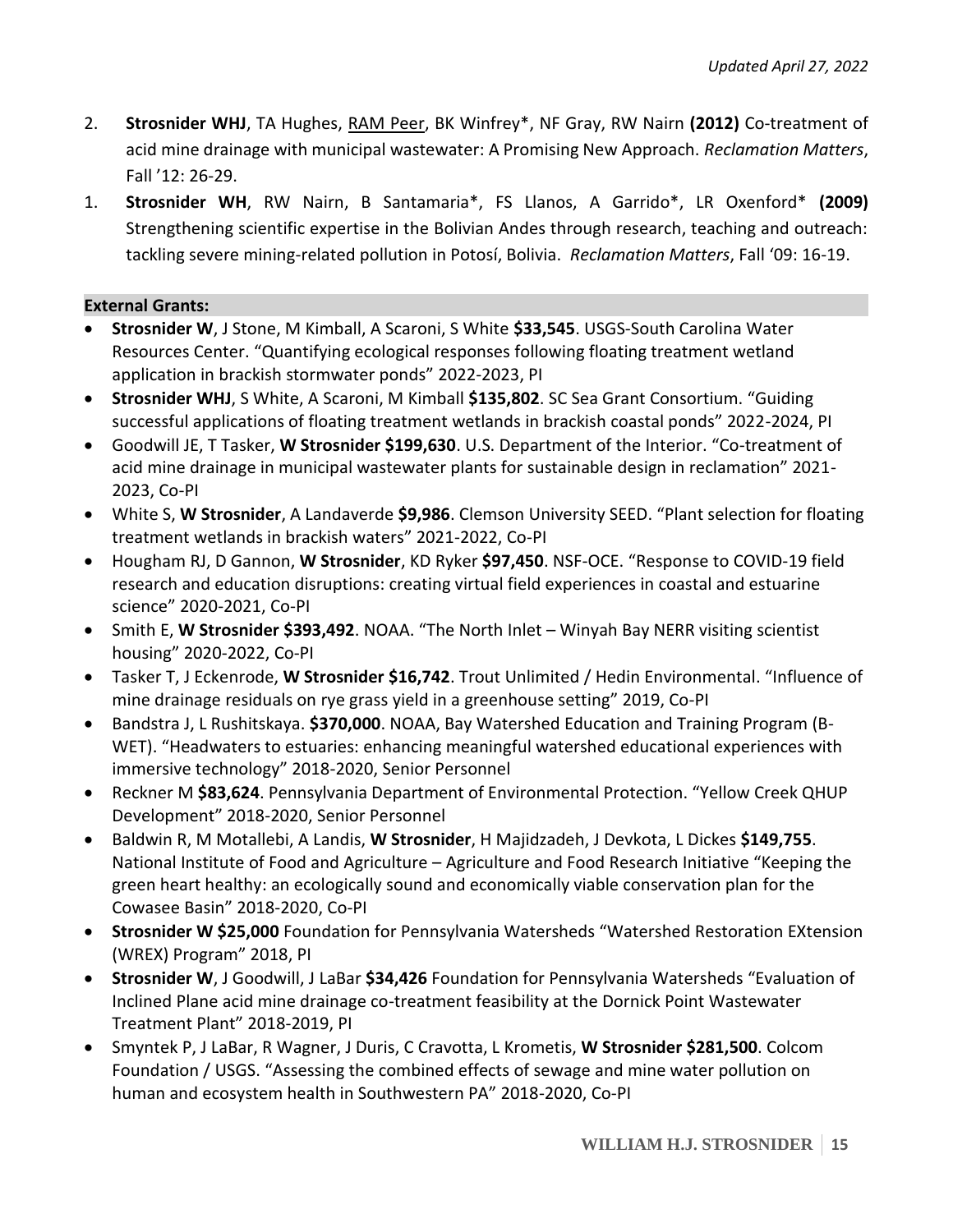- Baldwin R, M Motallebi, **W Strosnider \$74,829**. South Carolina National Resources Conservation Service Conservation Innovation Grant "Design a framework for payment for ecosystem services and analysis of adoption behaviour in the Santee Basin" 2018-2021, Co-PI
- **Strosnider W**, P Smyntek, R Wagner **\$4,698**. American Society of Mining & Reclamation. "Undergraduate Research-Learning via the Geolocation of Mine Reclamation Research Sites: Phase 2" 2017-2018, PI
- White S, J Majsztrik, **W Strosnider \$26,144**. USGS-South Carolina Water Resources Center. "Phosphorus removal from nutrient enriched agricultural runoff water" 2017-2018, Co-PI
- **Strosnider W**, J LaBar **\$40,000**. A.J. and Sigismunda Palumbo Charitable Trust. "Student Watershed Assistance Network (SWAN)" 2017, PI
- **Strosnider W \$25,000**. Foundation for Pennsylvania Watersheds. "Student Watershed Restoration Network" 2017, PI
- **Strosnider W \$700**. US State Department Fulbright Outreach Lecturing Fund. "Ruben Mamani-Paco: Guest Lectures in South Carolina" 2016, Author
- MacVean C, **W Strosnider \$29,190**. US State Department Fulbright Program. "Ruben Mamani-Paco: Scholar-In-Residence Proposal" 2016-2017, Co-Author and Faculty Associate
- **Strosnider W,** K Palmer **\$638,944**. Pennsylvania Department of Environmental Protection / United States Department of the Interior Office of Surface Mining Reclamation and Enforcement. "Puritan AMD Full Treatment" 2016, Co-Author
- **Strosnider W**, P Smyntek, R Wagner **\$10,000**. American Society of Mining & Reclamation. "Undergraduate Research-Learning via the Geolocation of Mine Reclamation Research Sites" 2016, PI
- Beadle R **\$49,675**. United Methodist Committee On Relief. "Engineers-In-Action: Restoration of the Juckucha River Basin" 2016, Senior Personnel
- Krometis L, **W Strosnider**, T Thompson, R Wagner **\$60,000**. Appalachian Research Initiative for Environmental Science. "Evaluation of potential biological treatment design options to reduce conductivity in mine discharges" 2015-2016, Co-PI
- Stephenson D **\$33,055**. United Methodist Committee On Relief. "Engineers-In-Action: Restoration of the Juckucha River Basin" 2015, Co-author and Senior Personnel
- **Strosnider W**, D Johnson **\$30,000**. Foundation for Pennsylvania Watersheds. "Saxton Borough Water Intake Structure Relocation Feasibility Study" 2015, PI
- **Strosnider W**, R Wagner, J Bandstra **\$20,000**. USGS-Pennsylvania Water Resources Research Center. "Passive Co-Treatment of Acid Mine Drainage and Municipal Wastewater: A Novel Solution to Protect and Restore Water Quality" 2015-2016, PI
- **Strosnider WHJ \$2,000**. Community Foundation for the Alleghenies. "Alleghenies Service-Learning Scholar" 2014-2015, PI
- Wagner RC, **WH Strosnider \$15,000**. Dominion Foundation. "Inspiring and Retaining Women in Engineering through Mentoring, Service, and Research" 2014-2015, Co-PI
- **Strosnider WH \$30,000**. Dominion Foundation. "Environmental Engineering Service-Research-Learning Via Community Outreach" 2013-2014, PI
- Felix A **\$231,000**. NOAA, Bay Watershed Education and Training Program (B-WET). "Best Management Practices for Systemic Watershed Education" 2014-2017, Senior Personnel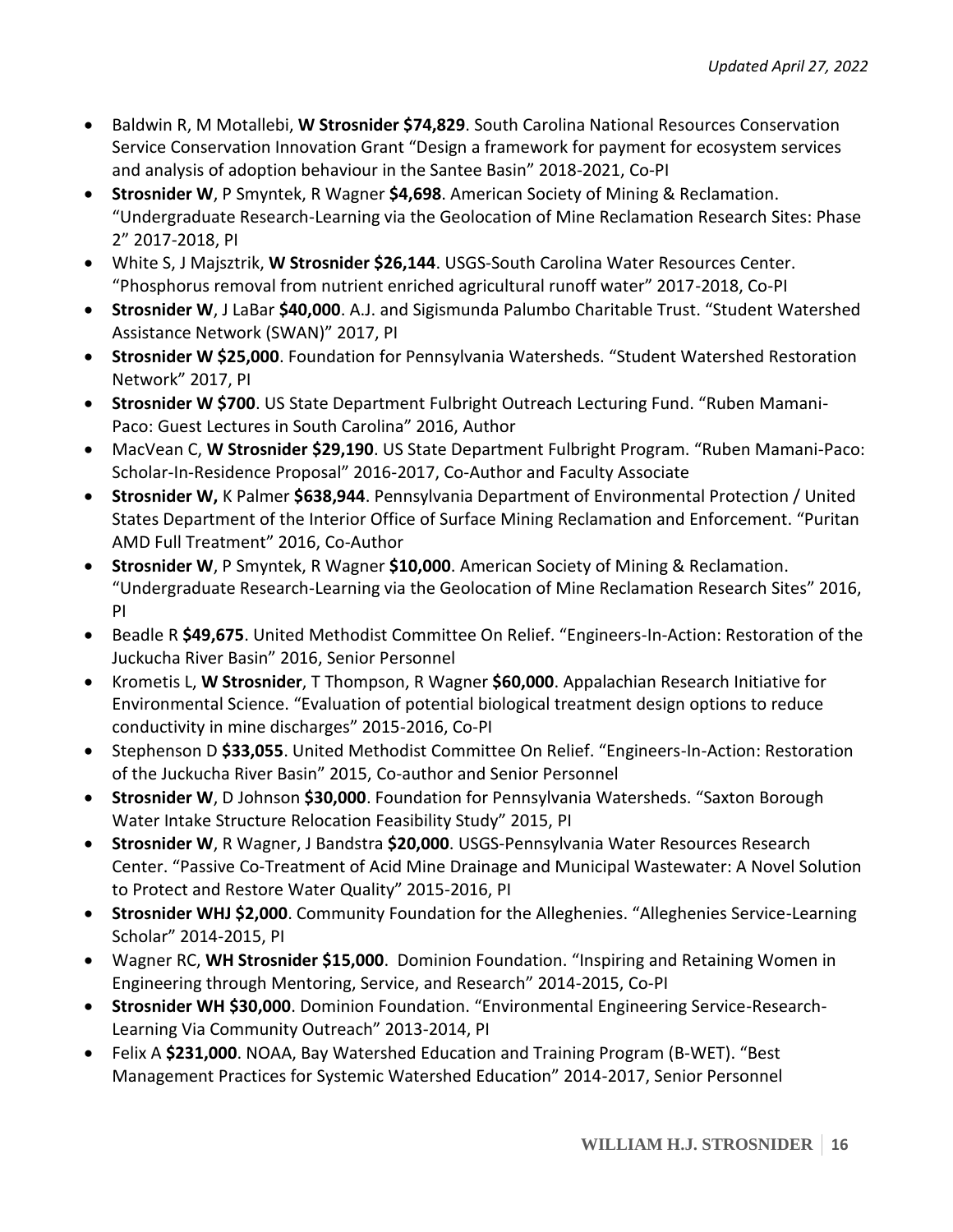- Felix A, K Remillard **\$467,195**. Pennsylvania Department of Education. "Math and Science Partnership Reflection and Application of Mathematics Practices" 2013-2016, Senior Personnel
- Bandstra JZ, RA Clark, Y Li, **W Strosnider**, N Youmbi **\$499,755**. NSF-STEP. "STEPping Up: An Interdisciplinary Mentoring Network to Recruit and Retain STEM Majors" 2012-2016, Co-PI
- **Strosnider WH \$168,000**. Foundation for Pennsylvania Watersheds. "Watershed Restoration Amplification Program (WRAP)" 2012-2015, PI
- Felix A **\$7,000**. Pennsylvania Department of Environmental Protection. "Headwaters to Estuaries" 2012, Senior Personnel
- Felix A, J Bandstra, R Clark, E Zovinka, J Harris, **W Strosnider**, B Hargittai **\$285,000**. PA Dept. of Education. "STEM Engaging Educators in Design-based Science." 2010-2012, Co-PI
- Cooper T **\$77,635**. Rotary International. "Project for the Rehabilitation of Rio Juckucha" 2009-2012, Author

# **Internal Grants:**

- **Strosnider W**, T Wilson, B Pfirrmann **\$26,339**. UofSC McCausland Innovation Fund. "Engaging the African American community and acknowledging the Black experience at Baruch Marine Field Laboratory" 2022-2023, PI
- **Strosnider W \$9,991.** UofSC ASPIRE. "Plant species suitability for floating treatment wetlands in brackish systems" 2021-2022, PI
- Pinckney J, **W Strosnider**, E Smith **\$79,496**. UofSC Office of Research. "Enhancing research and education capacity at the Baruch Marine Field Lab: expansion of research capabilities" 2020-2021, Co-PI

# **Engineering Consulting (> \$160K gross income thus far):**

- 2017-present: Coastal stormwater and pit lake management in Patagonian Chile
- 2018-2019: Passive treatment redesign for the Spaghetti Hole discharge (Pennsylvania)
- 2018-2019: Passive treatment retrofits for the Squatter Falls discharge (Pennsylvania)
- 2018-2019: Passive treatment redesign for the Oven Run B discharge (Pennsylvania)
- 2017: Reitz #1 wetland treatment system rehabilitation in Central City, Pennsylvania
- 2016-2019: Pollutant loading on the Quemahoning River (Pennsylvania)
- 2016-2017: Pollutant loading on Lambert's Run (Pennsylvania)
- 2015-2016: Pollutant loading on Brubaker Run (Pennsylvania)
- 2015-2020: Passive treatment for the Puritan discharge in Portage, Pennsylvania

# **Program Consulting:**

- 2021-present: Environmental engineering program development and accreditation
- 2022: UNC Coastal Studies Institute external reviewer

# **Courses Taught:** Appropriate Technologies for Humanitarian and Environmental Service Lead – SFU Aquatic and Atmospheric Chemistry Lead – SFU Chemical and Biological Reactor Design Lead – SFU Lead – SFU College Physics I & II Lead – SFU Ecological Engineering Lead – SFU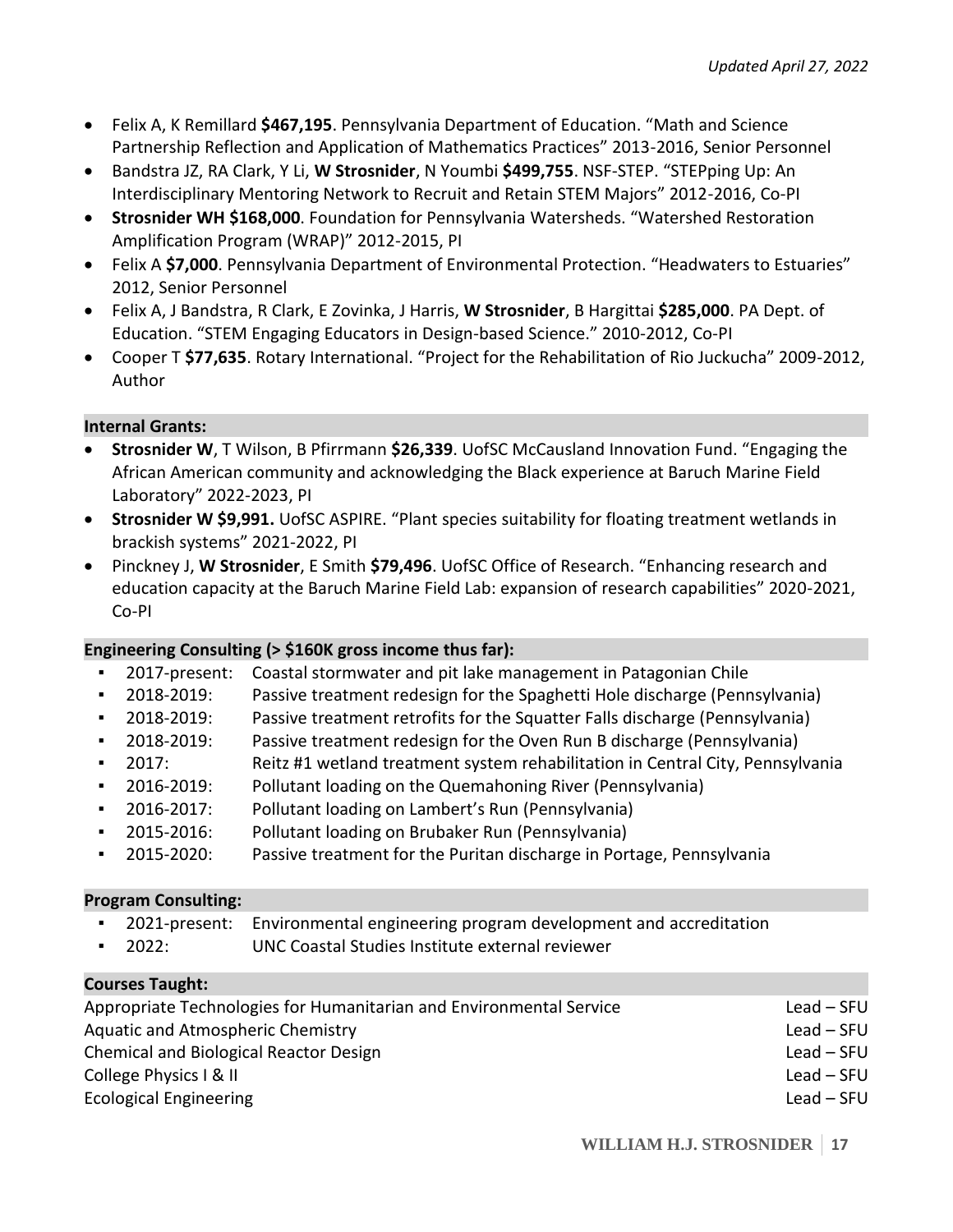| Co-taught $-$ OU    |
|---------------------|
| Co-taught $-$ OU    |
| $Lead - SFU$        |
| $Lead - SFU$        |
| $Lead - SFU$        |
| $Lead - SFU$        |
| $Lead - SFU$        |
| Lead - UofSC        |
| $Lead - SFU$        |
| $Lead - SFU$        |
| $Lead - SFU$        |
| Co-taught-UofSC     |
| $Lead - UATF$       |
| $Co$ -taught – $CU$ |
| $Lead - SFU$        |
| $Lead - SFU$        |
| $Lead - SFU$        |
| Co-taught $-$ OU    |
|                     |

### **Awards, Honors, and Fellowships:**

- 2021 American Society of Reclamation Science Researcher of the Year Award
- 2017 Western Pennsylvania Environmental Award (Center for Watershed Research & Service)
- 2017 American Society of Reclamation Science Early Career Award
- 2016 Gerald and Helen Swatsworth Award for Excellence in Teaching, Research, and Service
- **•** 2015 Society for Values in Higher Education Robert Atwood Spivey Excellence in Scholarship Award
- 2015 Saint Francis University Student Government Outstanding Organization Award (Club Ice Hockey)
- 2012 American Society of Reclamation Science Recruiter of the Year
- 2011, 2012, 2013, 2015, 2017 Saint Francis University Excellence in Education Grants
- 2011, 2016, 2018 Saint Francis University Faculty Development Grants
- 2009 American Society of Reclamation Science Memorial Ph.D. Scholarship
- 2009 Scholarship for Wetland Science and Management Study at Universität Hamburg
- 2009 University of Oklahoma Graduate Student Senate Travel Grant
- 2007, 2008 & 2010 American Society of Reclamation Science Student Presentation Awards
- 2006 University of Oklahoma Graduate College Robberson Travel Grant
- 2006 University of Oklahoma Graduate Student Senate Research and Activity Grant
- 2005-2007 United States Department of Education GAANN Fellow
- 2005, 2007, 2008 University of Oklahoma Presidential International Travel Fellowships
- 2004, 2005 College of Charleston Summer Research Awards
- 2003 Br. Andrew R. Weber Award for Outstanding Service and Achievement in Mechanical Engineering
- 2002, 2003 Cordell W. Hull International Service Fellow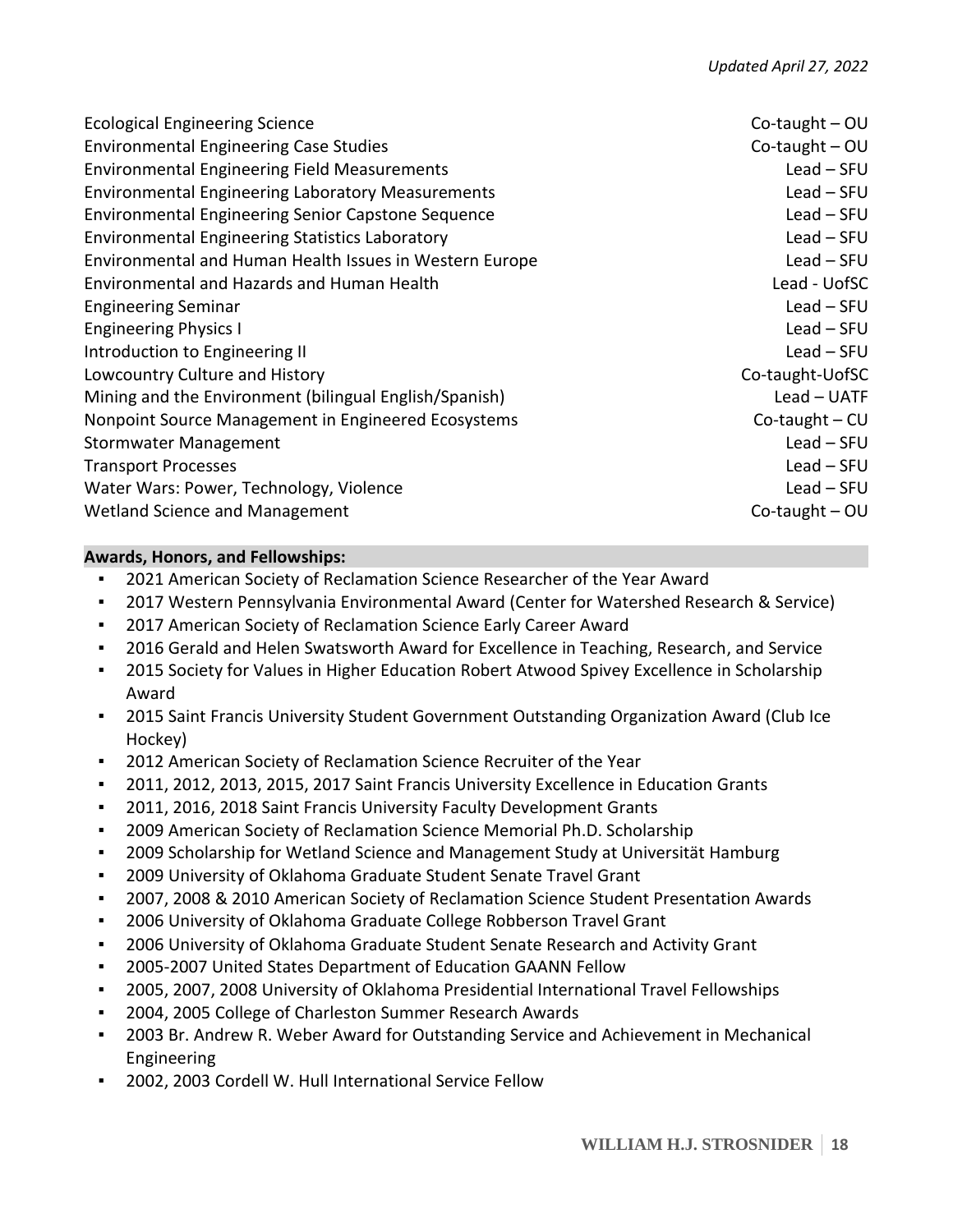Southeastern Estuarine Research Society National Association of Marine Laboratories Organization of Biological Field Stations Society for the Future of Higher Education

### **Professional Societies (\*lifetime):**

American Ecological Engineering Society\* American Society of Reclamation Sciences\* International Mine Water Association Coastal and Estuarine Research Federation

**Advising:**

I. Postdoctoral researchers

# [Travis Tasker](https://scholar.google.com/citations?user=azBXJvQAAAAJ&hl=en) Supervisor: 2018-2019

- Productivity: two journal articles in development, three journal articles published, eight conference proceedings, co-PI on \$216K of total awarded grants, \$20K of consulting income
- Current employment: Saint Francis University Environmental Engineering Program, tenuretrack assistant professor

# [Julie LaBar](https://scholar.google.com/citations?user=Avd8-1cAAAAJ&hl=en) Supervisor: 2017-2018

- Productivity: three journal articles in development, three journal articles published, four conference proceedings, co-PI on \$356K of total awarded grants, \$15K of consulting income
- Current employment: Centenary University Environmental Science Program, tenure-track assistant professor

#### [Peter Smyntek](https://scholar.google.com/citations?hl=en&user=BNP97pkAAAAJ) Supervisor: 2015-2017

- Productivity: one journal article in development, four journal articles published, eleven conference proceedings, co-author on \$310K of total awarded grants
- Current employment: Saint Vincent College Interdisciplinary Science Program, tenured associate professor

# II. Graduate students

Clare Escamilla Committee member: 2022-present

- Ph.D. in Plant and Environmental Sciences, Clemson University
- Dissertation: *TBD, will concern floating treatment wetland plant suitability, water quality dynamics, and/or habitat provisioning*

# Levi McKercher Co-primary advisor: 2021-present

- Ph.D. in Biology, University of South Carolina
- Dissertation: *TBD, will concern floating treatment wetland plant suitability, water quality dynamics, and habitat provision*

# Kristen Laccetti Committee member: 2020-2021

- M.S. in Marine Science, University of South Carolina
- Thesis: *Harmful algal bloom dynamics in coastal South Carolina stormwater control ponds*

Jack Dekle Committee member: 2020-2022

**WILLIAM H.J. STROSNIDER 19**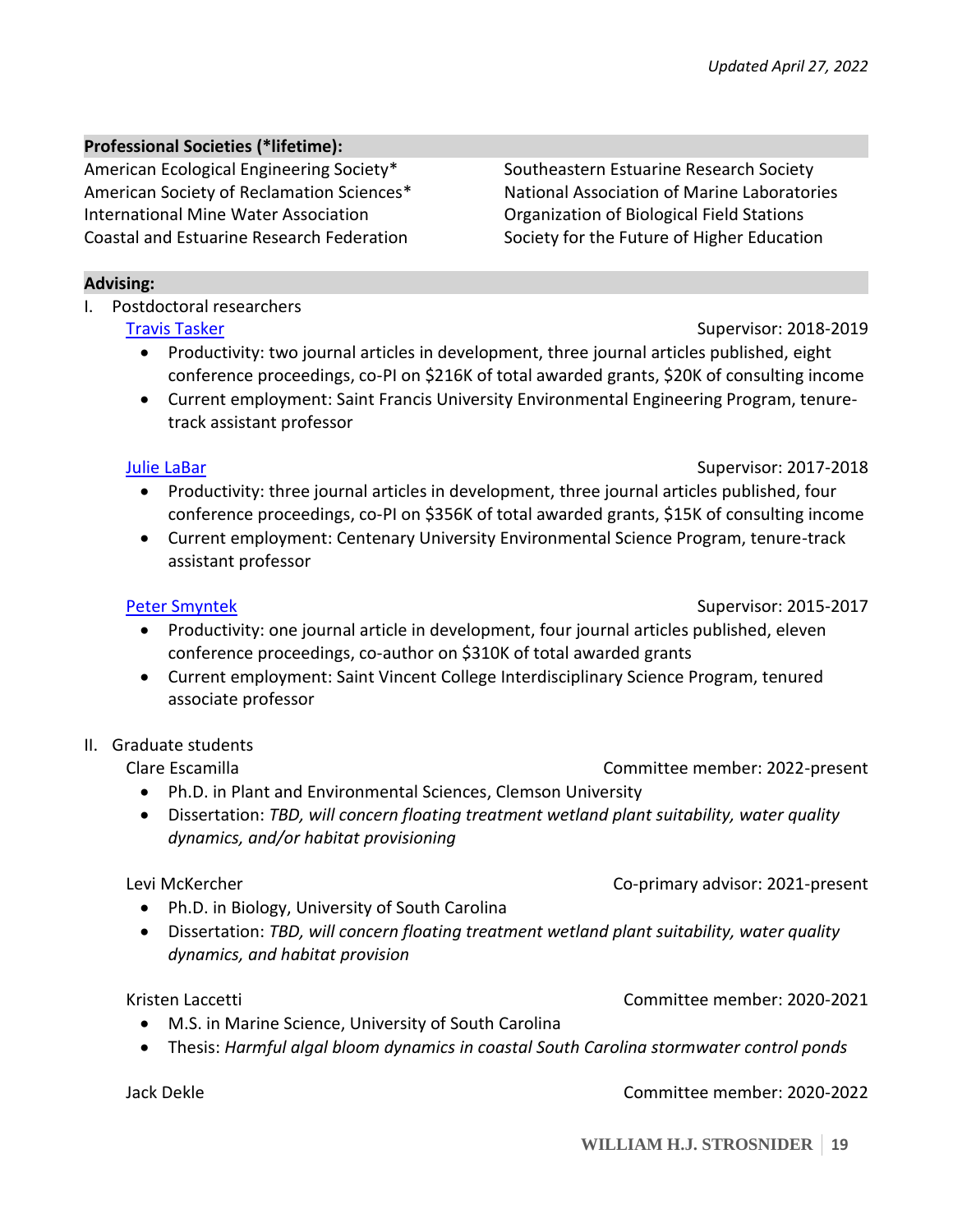- M.S. in Environmental Toxicology, Clemson University
- Thesis: *Overwintering floating treatment wetlands: nutrient cycling dynamics and remediation*

- M.S. in Environmental Engineering, University of Rhode Island
- Dissertation: *Feasibility assessment of acid mine drainage and municipal wastewater cotreatment*

### Megan Chase Committee member: 2017-2018

- M.S. in Environmental Toxicology, Clemson University
- Thesis: *Iron hydroxide from abandoned coal mine drainage to remove and re-use phosphorus from greenhouse and plant nursery runoff*

- Marie Shoenenberger Committee member: 2015-2016
	- M.S. in Ecological Engineering, SUNY College of Environmental Science and Forestry
	- Thesis: *Mycorrhizal colonization of Salix spp. in amended Solvay process waste*
- III. Undergraduate students (*limited to one per cohort of SFU environmental engineering students*) [Ashley Rovder](https://www.linkedin.com/in/ashley-rovder/) **Geospatial trends in reclamation research: 2016-2019** 
	- Productivity: four conference proceedings, one trade journal article
	- Current employment: engineer at Naval Nuclear Laboratory

[Hannah Patton](https://www.linkedin.com/in/hannah-patton-200b44128/) Watershed contamination dynamics: 2016-2018

- Productivity: one trade journal article, three conference proceedings
- Current employment: Ph.D. student in Biological Systems Engineering at Virginia Tech

[Cristina Marcillo](https://www.linkedin.com/in/cmarcillo101/) Bolivian Altiplano trace metal pollution dynamics: 2014-2016

- Productivity: one journal article, two conference proceedings
- Current employment: Interdisciplinary Scientist with US EPA (after Ph.D. in Biological Systems Engineering at Virginia Tech)

[Rebecca Peer](https://www.researchgate.net/profile/Rebecca-Peer-2) **Co-treatment of mine drainage and sewage: 2012-2014** 

- Productivity: five journal articles, one trade journal article, six conference proceedings
- Current employment: Lecturer in Civil Systems Engineering at the University of Canterbury (after Ph.D. at the University of Southern California and postdoc at Stanford University)

[Kelsea Palmer](https://www.linkedin.com/in/kelsea-green-84104756/) Mine drainage contamination in Bolivia and Pennsylvania: 2010-2013

- Productivity: one journal article, one trade journal article, five conference proceedings
- Current employment: Teacher at DuBois Central Catholic School

Luke [Mignogna](https://www.linkedin.com/in/lukemignogna/) Floodplain soil metal dynamics in the Neosho River: 2010-2012

• Productivity: one conference proceeding

# [Charles Spellman, Jr.](https://scholar.google.com/citations?user=anp-1tQAAAAJ&hl=en) Committee member: 2019-2021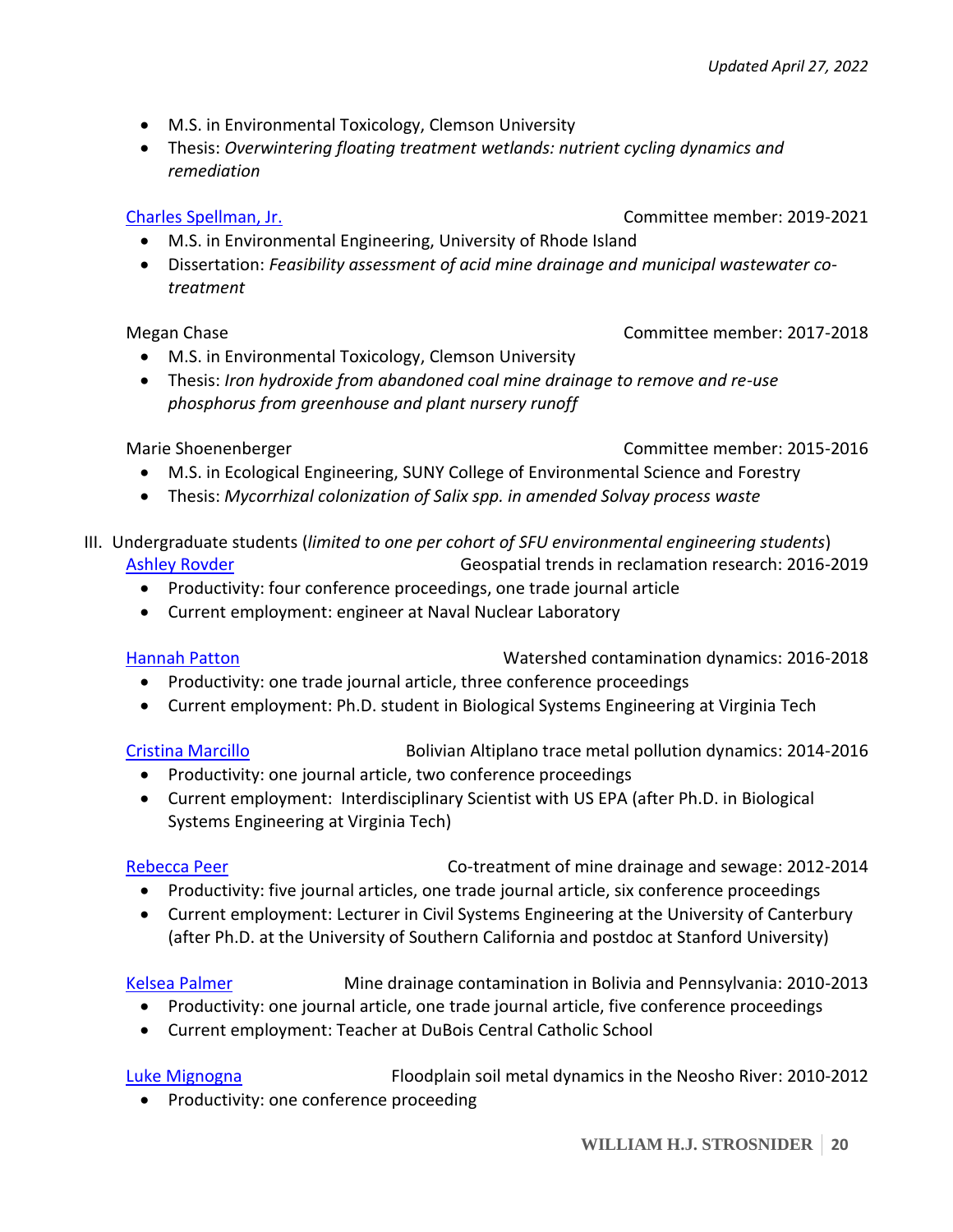- Current employment: P.E. Construction Engineer at Fluor Corp. (after M.S. in Civil & Environmental Engineering at the University of Pittsburgh)
- IV. Penn State Medical College Global Health Scholars

Kimberly Faldetta, Derek Reighard, Katie Dickinson, Chloe Wang Co-advisor: 2012-2013

- Topic: Seasonal flooding and disease prevention along the Amazon River in Iquitos, Peru
- Current employment: all licensed and employed M.D.'s

- Sarah Farag, Riva Das Co-advisor: 2008-2009
	- Topic: Heavy metal pollution and human health in Highland Bolivian mining communities
	- Current employment: all licensed and employed M.D.'s

#### **Peer Reviewer:**

Over eight dozen manuscripts for the following journals:

- *Applied Geochemistry*
- *Applied Microbiology and Biotechnology*
- *Chemosphere*
- *Ecological Engineering*
- *Ecotoxicology and Environmental Safety*
- *Environmental Earth Sciences*
- *Environmental Impact Assessment Review*
- *Environmental Management*
- *Environmental Monitoring and Assessment*
- *Environmental Science and Pollution Research*
- *Environmental Science & Technology*
- *Environmental Technology*
- *Geochemistry: Exploration, Environment, Analysis*
- *International Journal of Analytical Chemistry*
- *International Journal of Coal Geology*
- *Journal of Cleaner Production*
- *Journal of Contaminant Hydrology*
- *Journal of Environmental Engineering*
- *Journal of Environmental Management*
- *Journal of Environmental Chemical Engineering*
- *Journal of Environmental Planning and Management*
- *Journal of Environmental Quality*
- *Journal of Geochemical Exploration*
- *Journal of Hazardous Materials*
- *Journal of Hydrology*
- *Journal of Water Process Engineering*
- *Journal of Water, Sanitation & Hygiene for Development*
- *Mine Water and the Environment*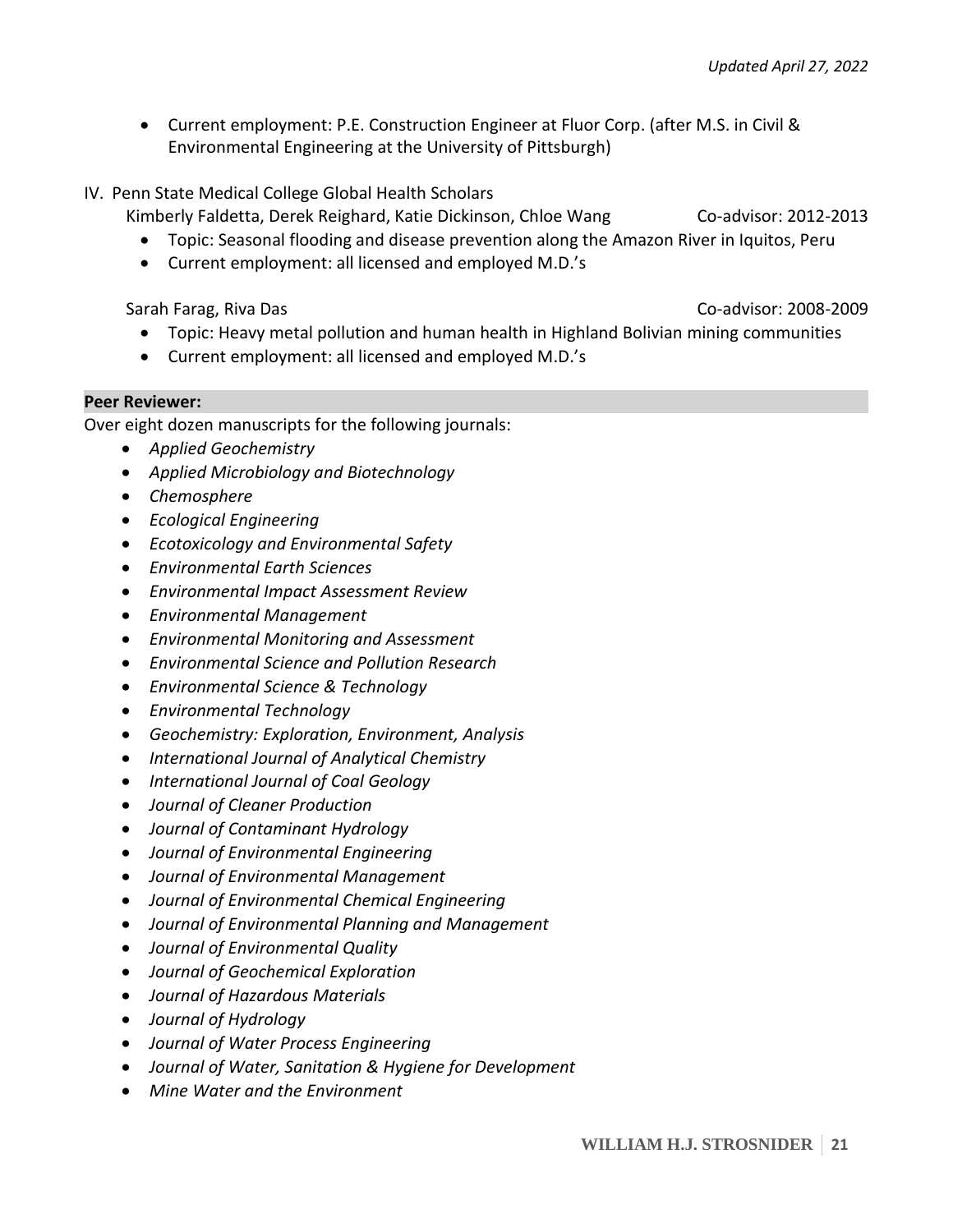- *Mineralogical Magazine*
- *Science of the Total Environment*
- *Scientific Reports*
- *Water Research*
- *Water SA*
- *Water Science & Technology*
- *Water, Air & Soil Pollution*

Grant proposals/reports/submissions:

- National Science Foundation
	- Environmental Engineering Program
	- Partnership for International Research and Education
- National Environment Research Council (UK)
- United States Geological Survey
- National Oceanic and Atmospheric Administration
- American Society of Reclamation Science National Conferences
- Indo-US Science & Technology Forum
- Kazakhstan National Centre of Science and Technology
- Belle W. Baruch Foundation
- Chesapeake Bay Trust
- Internal
	- o Saint Francis University Faculty Development Grants
	- o NI-WB NERR Mary Davidson Graduate Fellowships
	- o UofSC Vernberg Fellowships
	- o UofSC SC EBSCoR letters of intent

#### **Boards and Committees:**

- UofSC Faculty Senator
- Universities Council on Water Resources Member Delegate for UofSC
- *Reclamation Sciences* Associate Editor
- American Ecological Engineering Society, Recruitment Committee
- Coastal Carolina University Engineering Science External Advisory Board
- University of Wisconsin Upham Woods Outdoor Learning Center Research and Innovation Advisory Committee
- Saint Francis University Environmental Engineering Visiting Council
- [Engineers In Action](http://engineersinaction.org/) Advisory Board

#### **Media:**

- [Translating Field Experiences in the COVID-19 Era](https://stemforall2021.videohall.com/presentations/2028) 2021. NSF STEM for All Video Showcase.
- [Study suggests metals from Bolivia mines affect crops and pose potential health risk](https://www.eurekalert.org/pub_releases/2017-05/uoo-ssm052417.php) 2017. EurekAlert.
- [Floating Towards Water Treatment](https://www.soils.org/discover-soils/story/floating-towards-water-treatment) 2017. *Soil Science Society of America*.
- [The Troubled Waters of Potosí](http://therotarianmagazine.com/the-troubled-waters-of-potosi/) 2014. *The Rotarian*.